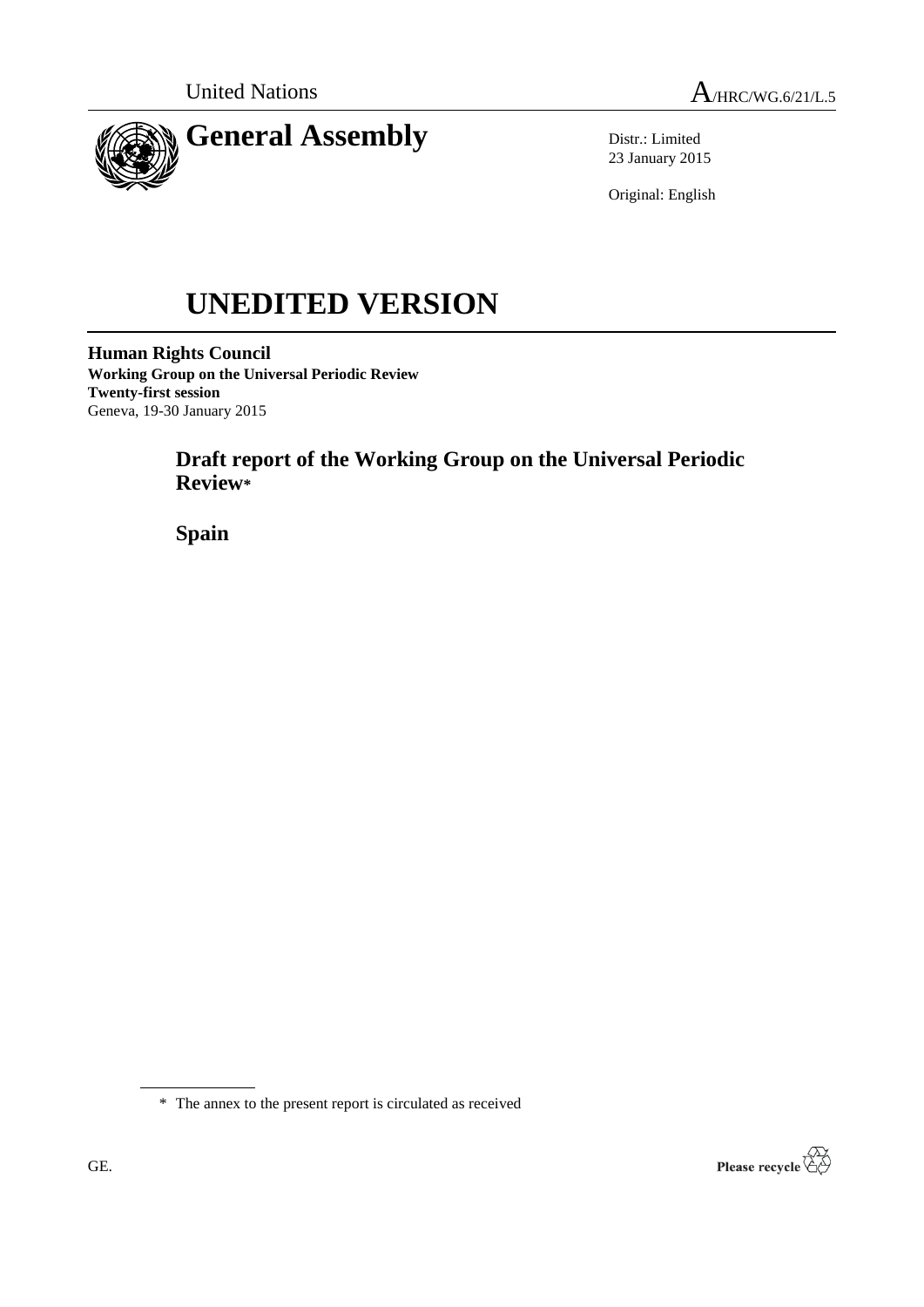## **A/HRC/WG.6/21/L.5**

# Contents

|       |    | Paragraphs | Page          |
|-------|----|------------|---------------|
|       |    | $1 - 4$    | 3             |
|       |    | $5-x$      | 3             |
|       | A. | $5-x$      | 3             |
|       | В. | $X-X$      | X             |
| Н.    |    |            |               |
|       |    | $5-6$      | $\mathcal{R}$ |
| Annex |    |            |               |
|       |    |            | 16            |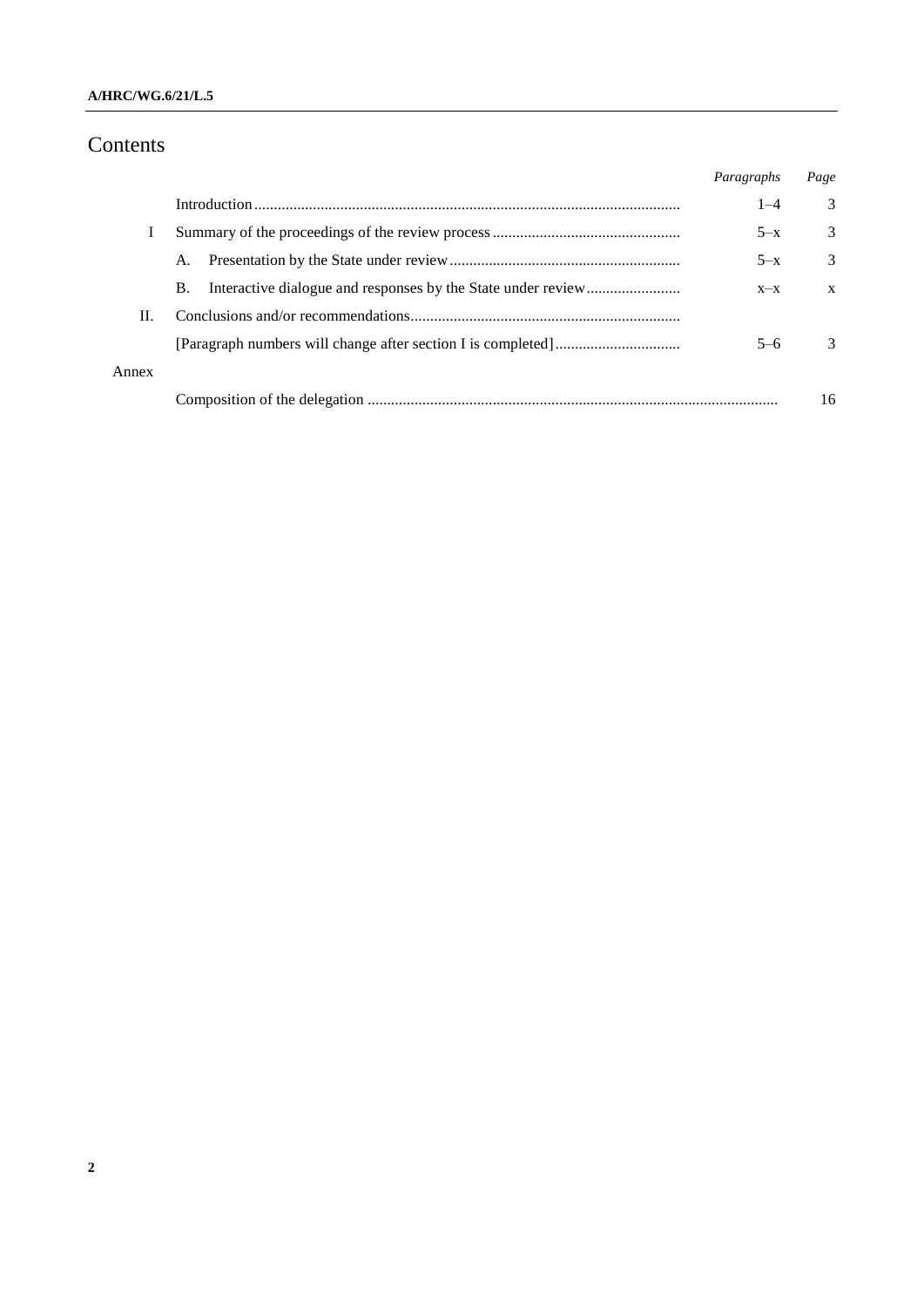# **Introduction**

1. The Working Group on the Universal Periodic Review (UPR), established in accordance with Human Rights Council resolution 5/1 of 18 June 2007, held its twenty-first session from 19 to 30 January 2015. The review of Spain was held at the  $5<sup>th</sup>$  meeting on 21 January 2015. The delegation of Spain was headed by Mr. Ignacio Ybáñez, Secretary of State for Foreign Affairs. At its  $10^{th}$  meeting held on  $23^{rd}$  January 2015, the Working Group adopted the report on Spain.

2. On 13 January 2015, the Human Rights Council selected the following group of rapporteurs (troika) to facilitate the review of Spain: the former Yugoslav Republic of Macedonia, Sierra Leone and the United Kingdom of Great Britain and Northern Ireland.

3. In accordance with paragraph 15 of the annex to resolution 5/1 and paragraph 5 of the annex to resolution 16/21, the following documents were issued for the review of Spain:

(a) A national report submitted/written presentation made in accordance with paragraph 15 (a) (A/HRC/WG.6/21/ESP/1);

(b) A compilation prepared by OHCHR in accordance with paragraph 15 (b) (A/HRC/WG.6/21/ESP/2);

(c) A summary prepared by OHCHR in accordance with paragraph 15 (c) (A/HRC/WG.6/21/ESP/3).

4. A list of questions prepared in advance by Czech Republic, Germany, Netherlands, Norway, Slovenia, Sweden and United Kingdom of Great Britain and Northern Ireland was transmitted to Spain through the troika. These questions are available on the extranet of the UPR.

# **I. Summary of the proceedings of the review process**

#### **A. Presentation by the State under review**

5. The Secretary of State for Foreign Affairs of Spain considered that the Universal Periodic Review was an essential tool for assessing human rights policies and laws and a mechanism for dialogue between States on their commitment to the universal system of promotion and protection of human rights.

6. The delegation recalled that Spain had ratified most human rights instruments and optional protocols, presented all its reports to the Treaty Bodies and had extended an open invitation to the special procedures. Since its first UPR, Spain had benefited from the visit of four special procedures.

7. The drafting of the national report purported an exercise in self-criticism –an essential element of the UPR- and included the participation of ministries and other public institutions as well as civil society. The suggestions from the civil society were extremely useful to better understand how laws and policies promoted by the Government were perceived. The national human rights institution, the Defensor del Pueblo, also participated in the process as an observer.

8. The national report focused, primarily, on the recommendations received in 2010 – which implementation was already addressed in the interim report submitted voluntarily in 2012- and on the developments and events that have occurred in recent years, particularly the fiscal adjustment carried-out to cope with the global economic and financial crisis that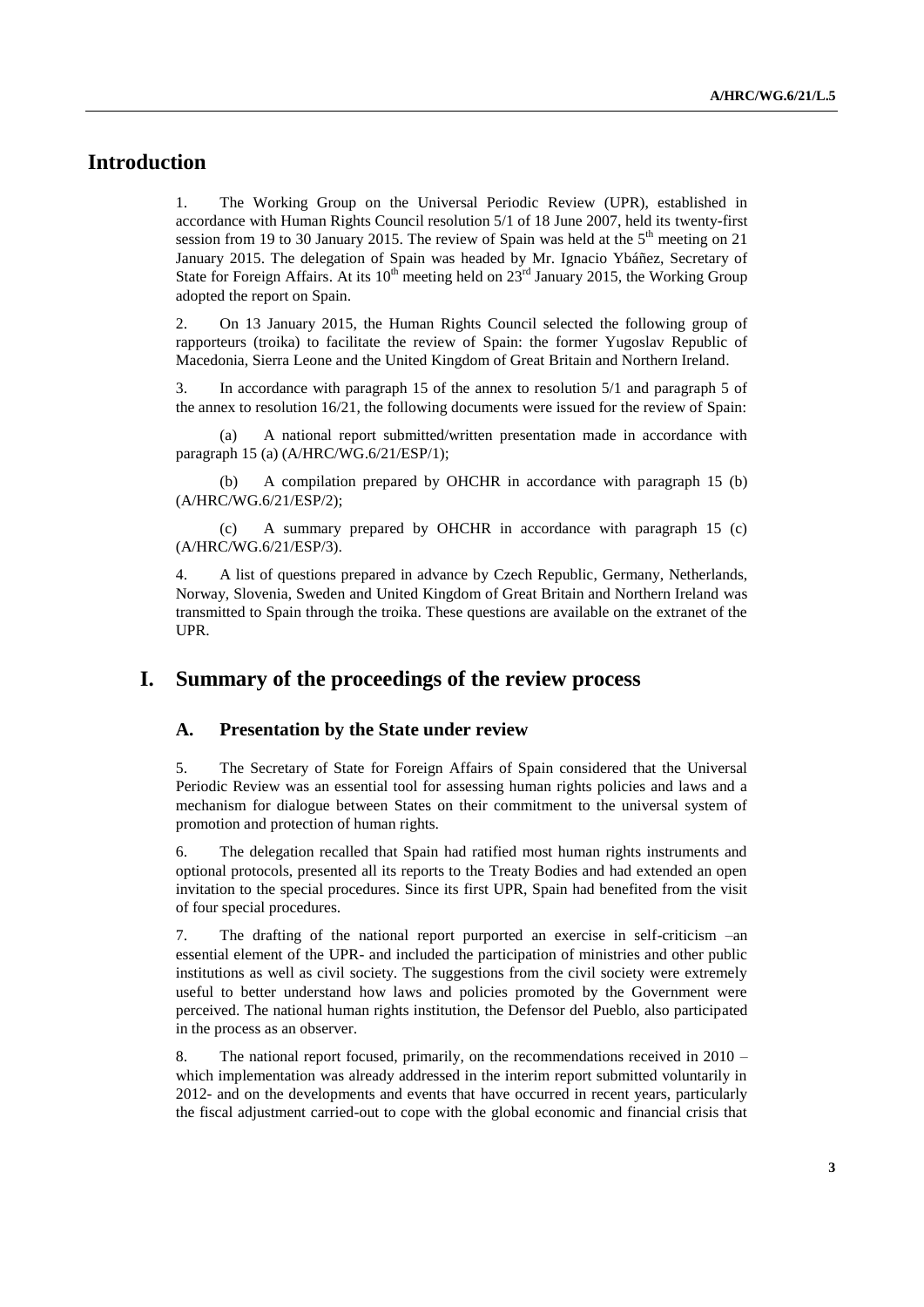still had important repercussions. The delegation recalled that the Government had taken into account the criteria established by the Committee on Economic, Social and Cultural Rights regarding adjustment measures, which should be proportionate, provisional, necessary and not be regressive or discriminatory.

9. Subsequently, the delegation described some of the main aspects developed in the national report. At the institutional level, it mentioned the establishment of specialized services on hate crime and discrimination in the offices of the prosecutors of all provinces. It also highlighted the creation of a National Rapporteur on Trafficking in human beings for the purpose of improving the coordination of the various institutions in charge of this combat.

10. At the legislative level, the delegation stressed that the ongoing reform of the penal code introduced important developments in the human rights field. For instance, the reform would criminalize forced marriage, strengthen the protection of victims of gender violence, amend the definition of sexual exploitation and forced prostitution and strengthen the protection of children against offenses affecting their sexual freedom. The reform would define the crime of enforced disappearance as an autonomous offense, as well.

11. Regarding the implementation of recommendations received in 2010, the delegation noted that the Government intended to adopt, following a period of consultations, a new national human rights plan, with a longer time span so that it becomes a State policy. Furthermore, since its first UPR, Spain had adopted, implemented or advanced in the development of various specific plans such as the Strategic Plan for Equal Opportunities for the period 2014-2016.

12. The delegation considered that the eradication of gender violence would only be possible through the combat in favour of equality. Spain had established a data-collecting system on gender violence that was considered as a model and the Government maintained a policy of zero tolerance for gender violence.

13. An important group of recommendations received in 2010 related to racial discrimination and xenophobia. The delegation stated that Spain adopted, in November 2011, the Comprehensive Strategy against Racism, Racial Discrimination, Xenophobia and Related Intolerance. Also, a Map of Discrimination in the country was being drawn, to improve data collection and official statistics regarding discriminatory incidents and crimes. And the training for State's security forces had been enhanced to assist them in identifying racist and xenophobic incidents. A service of independent assistance for victims of discrimination based on racial or ethnic origin was established as well.

14. The delegation stated that the Migrant Holding Centres were not penitentiary facilities and that people held in those centres were always according to judicial authorization and under judicial oversight. Also, new rules of procedures were adopted in March 2014, which incorporated a series of guarantees.

15. The autonomous cities of Ceuta and Melilla were under extraordinary migratory pressure. The temporary migrant reception centres, which operated under an open regime, provided basic social services to illegal immigrants and asylum seekers. The Government was undertaking reforms in the reception centres to react to the ever increasing number of arrivals. Additionally, the Government had decided to establish Refugee Offices at the Ceuta and Melilla border posts in order to process asylum applications in situ.

16. Regarding the fight against torture, the delegation recalled that the Ombudsman exercised the functions of the National Preventive Mechanism and that, in the context of the ongoing reform of the Criminal Procedure Law, increased safeguards against torture and illtreatment were incorporated.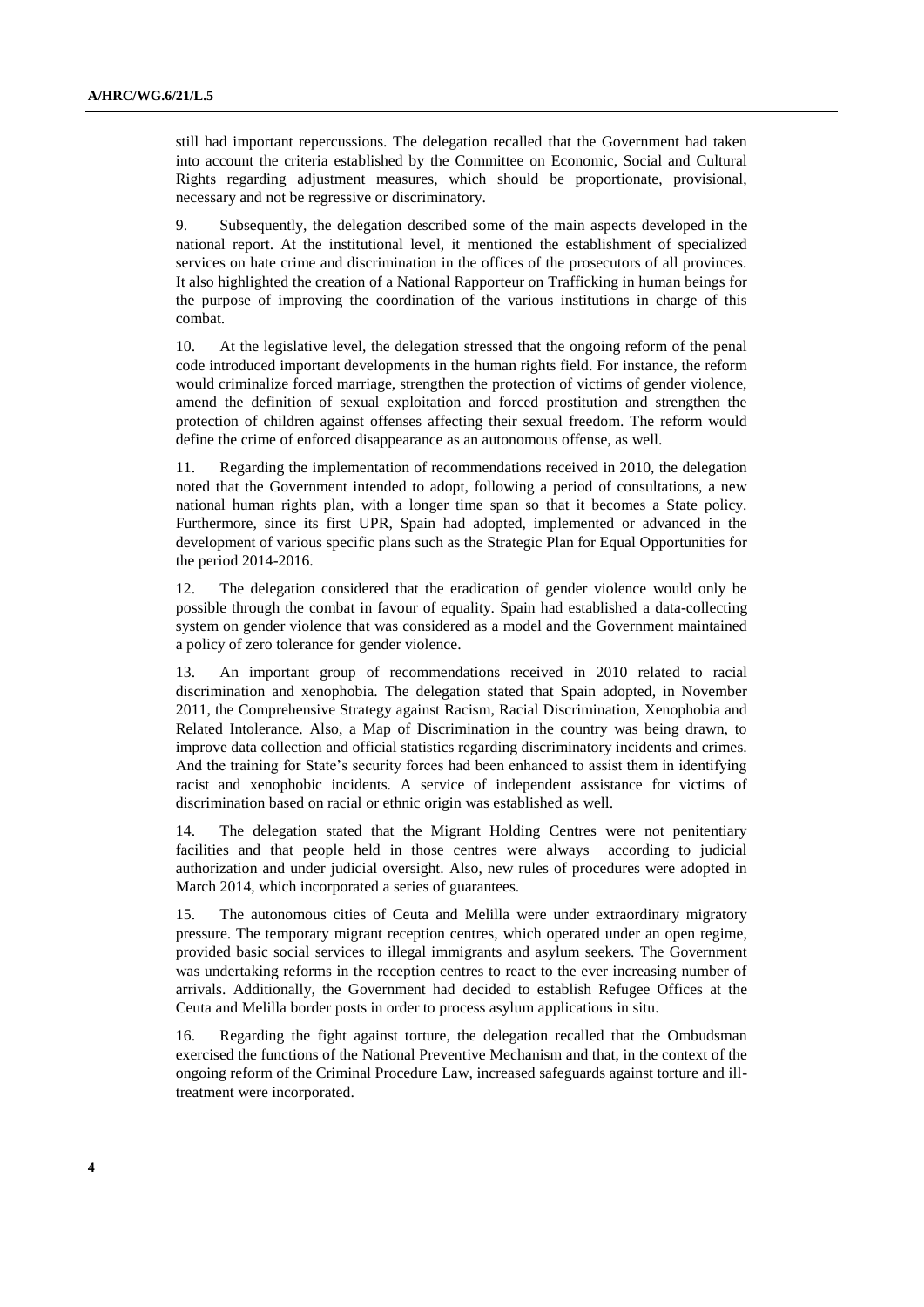17. Despite the economic crisis, the Government was trying to secure access to Justice for the most vulnerable, in particular through the draft Law on the Statute of Victims, which provided a global response, both legal and social, to the needs of victims of crime, and a wide catalogue on the rights of victims.

18. The Government was aware of the serious impact of the economic crisis on children. The child poverty rates were always comparatively high in Spain, but the decline in household income, as a result of the economic crisis, and the impact of unemployment on families had constituted a burden to which the Administration was striving to address.

19. On the right to education, the delegation noted that the investment rate per pupil in public education, the student-teacher ratio and the percentage of expenditure on child public education were positive compared to neighbour countries. Also, the Organic Law on the Improvement of Quality Education was adopted in December 2013, with the aim of reducing the rate of early drop-out from school, improving educational standards in accordance with international benchmarks as well as building-up the employability and entrepreneurship of students.

20. As regards the right to health, the Government initiated in 2012 a reform that pursued the sustainability of the national health system, which preserved the assistance provided to immigrants in an irregular situation, including health care in emergency situations as well as pregnancy, childbirth and postpartum and paediatric assistance until the age of 18 under the same conditions as any Spanish citizen.

21. In conclusion, the delegation noted that Spain had an advanced legal and institutional framework but that its implementation required improvements. To achieve this, it was necessary to exert political will –which was tangible- and have the required resources that were scarce due to the crisis and budgetary adjustments. As an evidence of such political will, the Government had announced the first measures to reverse the effects of the adjustment for the most vulnerable groups, such as the enactment, on January 1, 2015, of a tax reform which involved a general reduction on the income tax for individuals, particularly for lower income taxpayers. In addition, the social expenditure foreseen for 2015 represented 53.9% of the Government's budget.

#### **B. Interactive dialogue and responses by the State under review**

22. During the interactive dialogue, 88 delegations made statements. Recommendations made during the dialogue are to be found in section II of the present report.

23. Indonesia appreciated Spain's role in promoting interfaith and intercultural dialogue through the Alliance of Civilizations and the establishment of provincial hate crime departments and the comprehensive strategy against racism.

24. The Islamic Republic of Iran expressed concern over a number of human rights violations including continued racial discrimination against minorities, in particular Muslim.

25. Ireland noted the adoption of a National Strategy for the Elimination of Violence against Women and steps taken to improve legal safeguards for detainees through the 2011 Criminal Procedure Bill.

26. Israel expressed concern about the obstacles faced by children of illegal immigrants in acceding to education and health as well as for the excessive use of force in border areas.

27. Italy commended Spanish authorities on the institution of the post of National Rapporteur on human trafficking and enquired about the status of the review of the new National Plan on Human Rights by Parliament.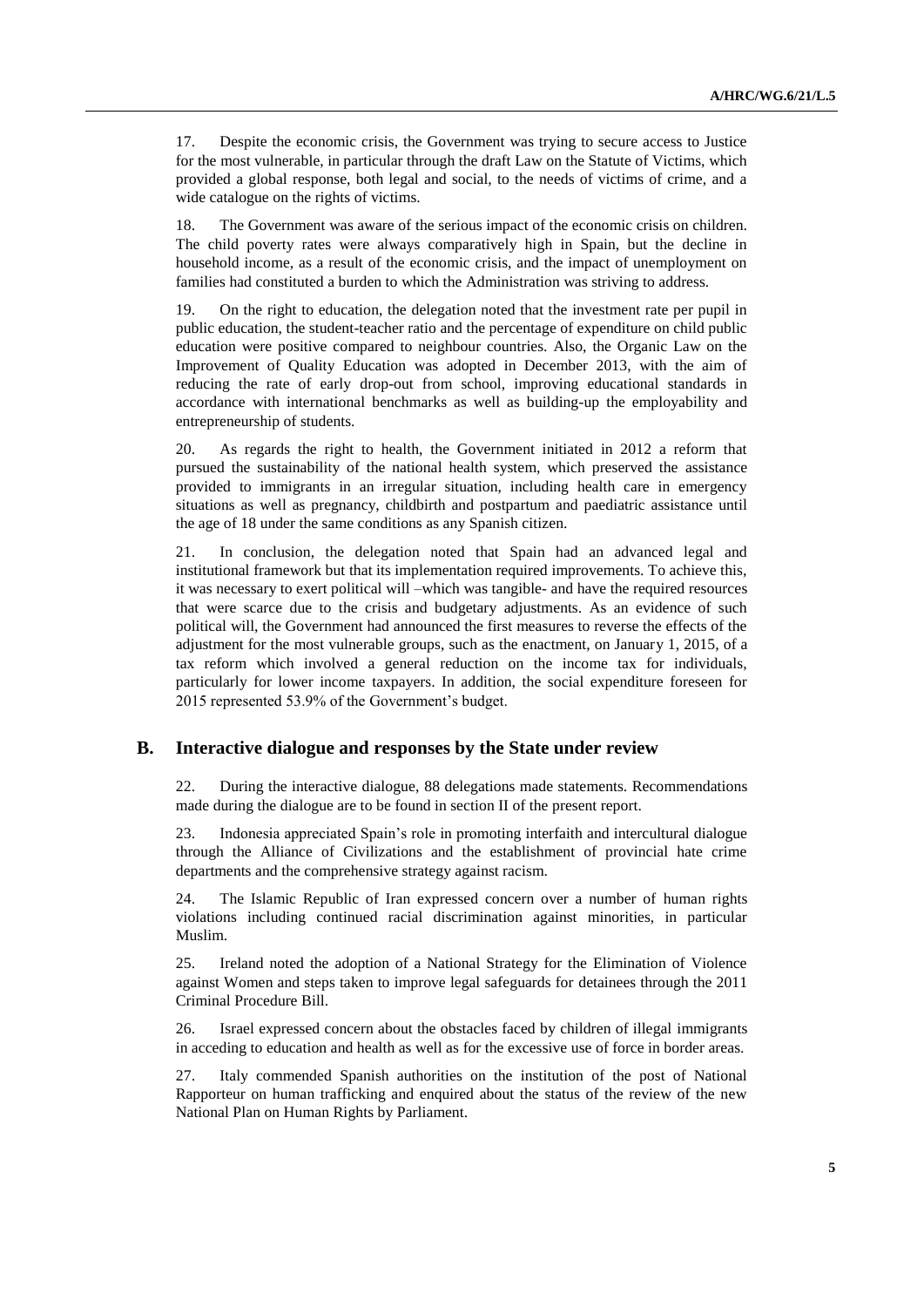28. Japan was encouraged to see the present administration continues to put importance upon human rights and to hear that it is considering a new national plan for human rights.

29. Jordan commended Spain for the improvements done in the legislative framework such as the reform on the Criminal Code and the adoption of the Second Strategic Plan for Citizenship and Integration.

30. Kuwait commended Spain for improvement of the legislative framework by making some amendments to guarantee protection and promotion of human rights. Kuwait also appreciated policies adopted to ensure equal opportunities.

31. Lebanon noted implementation of the Historical Memory Act. It commended the Comprehensive Strategy against Racism, Racial Discrimination and Xenophobia and establishment of Hate Crimes and Discrimination Departments in provincial public prosecutor's offices.

32. Libya wished success to Spain in its efforts to ensure the protection and promotion of human rights.

33. Malaysia acknowledged the significant achievements made by Spain, including in the area of combating gender-based violence and also indicated the remaining challenges related to the impact of economic crisis.

34. Mauritania noted progress in combating discrimination against women, protecting the rights of migrants and combating racism and xenophobia. Mauritania praised the law to improve the quality of education.

35. Mexico recognized advances vis-à-vis the first cycle, including gender equality in labour and noted the persistence of challenges, especially regarding economic, social and cultural rights.

36. Montenegro noted that the Committee on Economic, Social and Cultural Rights and the Committee on Racial Discrimination expressed concerns at the persistent discrimination against the Gypsy community in daily life.

37. Morocco welcomed the planned reform of the Penal Code strengthening the fight against trafficking in persons, discrimination, xenophobia and racism, and Spain's attachment to the dialogue among civilizations.

38. Myanmar noted with appreciation that Spain adopted several plans and measures in promoting and protecting human rights and that progress are made in their implementation.

39. Namibia commended Spain on the adoption of the Strategic Plan for Equality of Opportunity 2014-2016, and trusted that the various auxiliary plans will ensure its implementation.

40. Netherlands commended the finalization of the Action Plan on Business and Human Rights but remained concerned by limited improvement on preventing criminal offences by police officers and protecting victims of gender-based violence.

41. Nicaragua welcomed legislative reforms, including penal ones in order to strengthen the protection of human rights, and expressed concern about the situation of migrants in Spain, especially women and children.

42. Norway welcomed the efforts taken to deal with extraordinary migratory pressures in Ceuta and Melilla and asked about Spain's response to concerns regarding the fairness and efficiency of asylum procedures.

43. Pakistan noted as encouraging that Spain had made efforts to implement recommendations received during the first cycle of the UPR.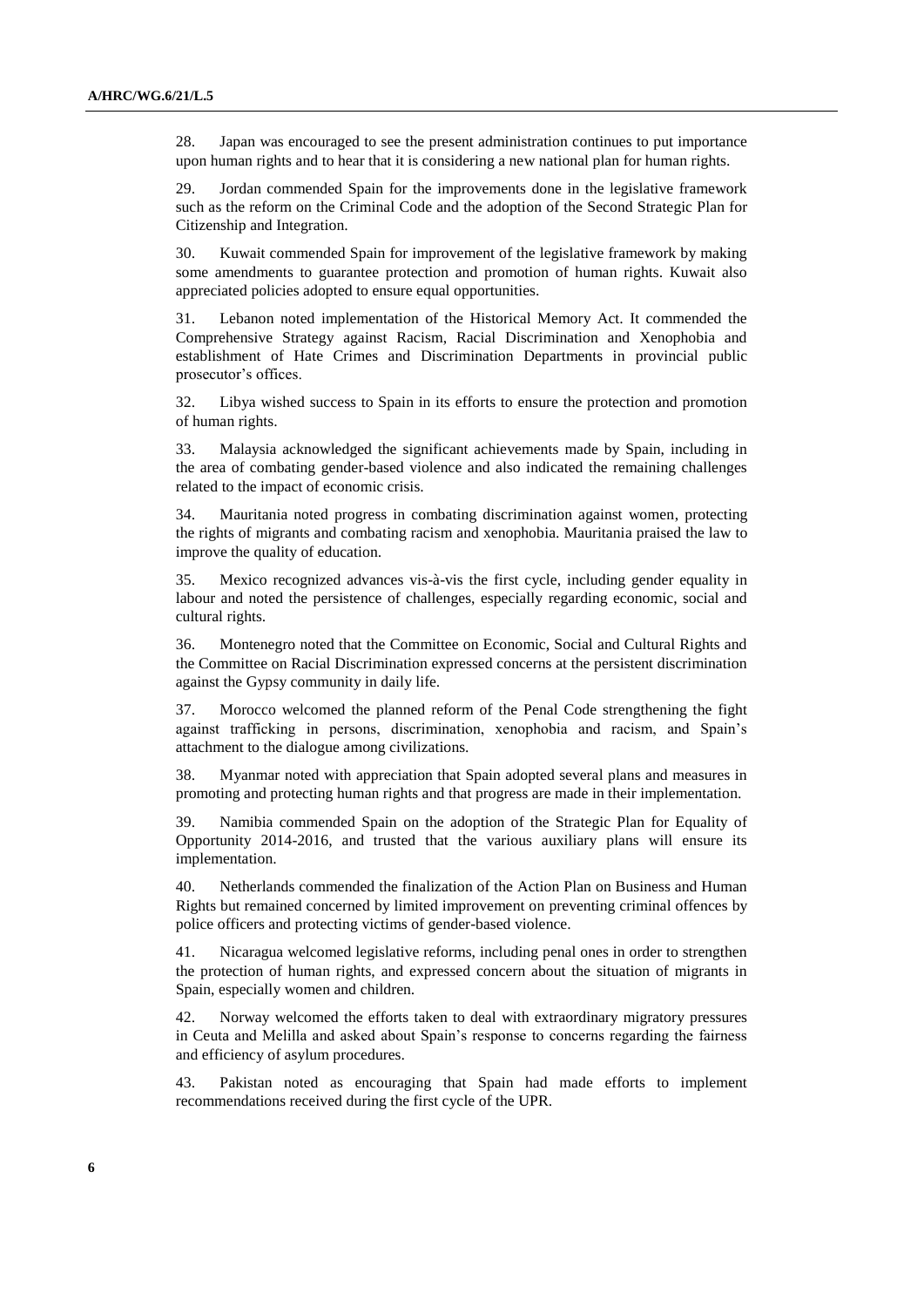44. Panama congratulated Spain for the ratification of several International Conventions since its first UPR.

45. Paraguay appreciated the financial support to the Office of the High Commissioner and the open invitation to all Special Procedures and welcomed programs on eliminating discrimination and gender-based violence.

46. Philippines noted positive developments in the fight against trafficking and elimination of gender-based violence. It remained concerned at alleged discrimination and ill-treatment of unaccompanied migrant children reported by UN mechanisms.

47. Poland commended Spain's efforts with regard to the adoption of international human rights law and standards and the amendments to the Criminal Code with the view to combating discrimination, racism and xenophobia.

48. Portugal welcomed Spain's determination in combating violence against women and in promoting gender equality, noting the adoption of the National Strategy for the Elimination of Violence against Women.

49. Qatar appreciated strategies to promote the rights of children with disabilities and the rights of women, establishment of a rapporteur on trafficking and Spain's participation in the Alliance of Civilizations.

50. Republic of Korea welcomed the establishment of a hate crime department in provincial prosecutors' offices and the Rapporteur on human trafficking and the inclusion of human rights in school curricula.

51. Republic of Moldova noted significant steps to combat human trafficking and asked for more information on preparing a second plan against trafficking for the purposes of sexual exploitation.

52. Romania commended Spain for the presentation of a mid-term report and noted that following a peaceful transition the country had built a vibrant democracy that resisted to the challenges of terrorism and to an economic crisis.

53. The Russian Federation welcomed the efforts of the Government to protect human rights, including the implementation of UPR recommendations. It noted the violations of the migrants' rights and prison overcrowding.

54. The Spanish delegation welcomed the references made by several delegations to the United Nations Alliance of Civilizations, a Spanish-Turkish initiative in its origins, as well as to the National Action Plan on Business and Human Rights, and thanked the cooperation of several countries in its preparation. In response to questions on discrimination, racism and xenophobia, the Spanish delegation mentioned that the strategy to combat racism and xenophobia had developed a series of activities for prevention and detection such as the Annual Report of Racism and Xenophobia. Also, training, public policies and institutional cooperation had been strengthened.

55. Regarding the Convention on the Protection of the Rights of All Migrant Workers and Members of Their Families, the delegation recalled that the Spanish Constitution and legislation ensured and guaranteed the rights of migrants. Spain followed the European Union position on this matter.

56. Regarding the fight against gender-based violence, the Spanish policy relied on promoting responsible, united and sustained action with the participation of all public institutions and civil society associations. Measures of the past few years were evoked such as the creation of the observatory of domestic gender-based violence, the adoption of gender based laws, and the International Strategy to eradicate Violence Against Women 2013- 2016. The delegation also mentioned efforts to improve the training of police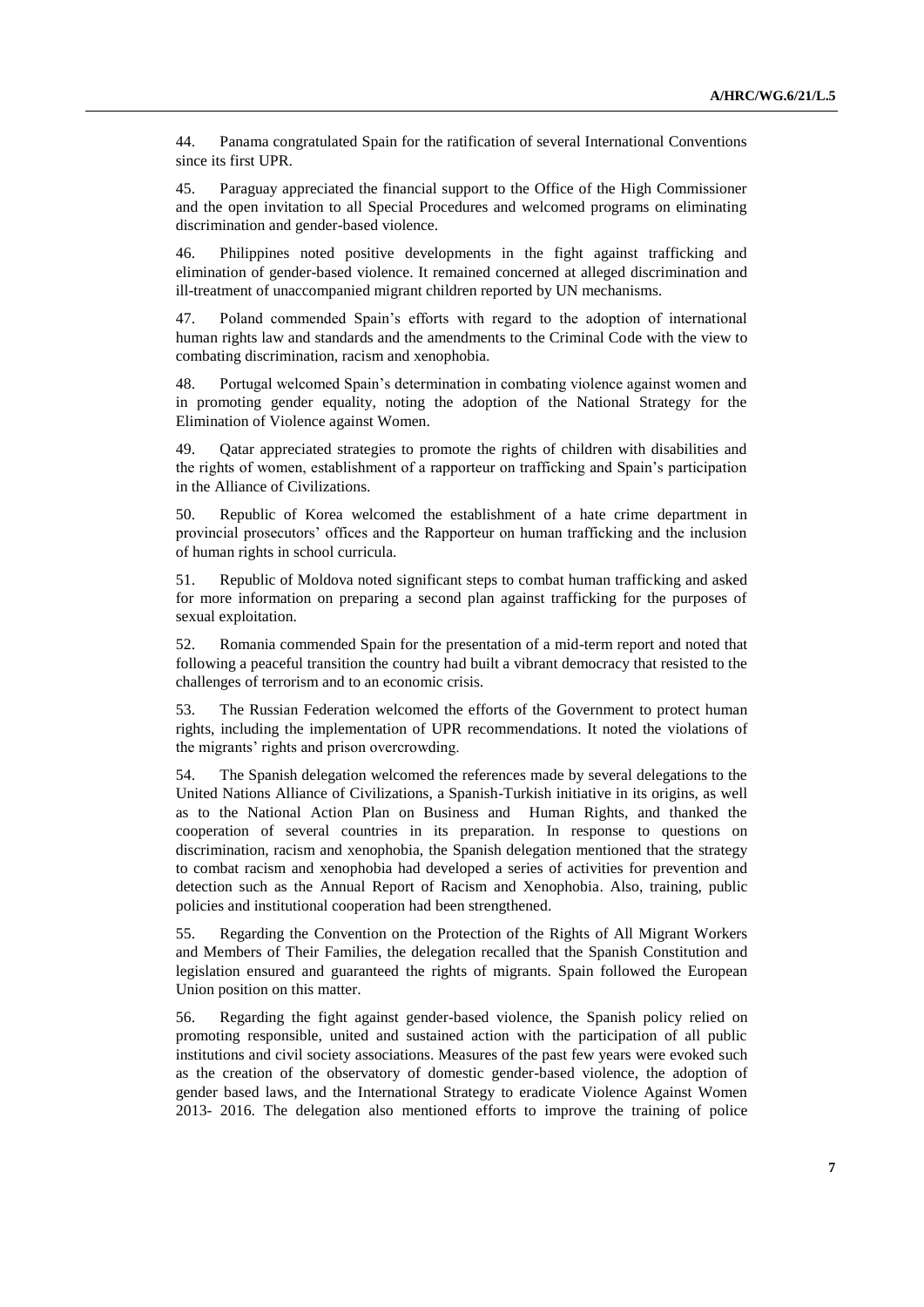officers, health care professionals, social workers and judicial officers with a victim's approach. As for the judiciary, the delegation recalled the reform of the Penal Code and a draft law on the legal status of victims. Spain also worked to enhance the visibility of other forms of violence such as trafficking and sexual exploitation of women and girls, female genital mutilation and forced marriage.

57. Concerning the migration situation in the autonomous cities of Ceuta and Melilla, the delegation stated that there were two different legal proceedings established by law regarding the return of foreigners that entered Spanish territory. Both respected a series of guarantees such as the right to request international protection, the provision of free legal aid, access to interpreters and non-return in cases of pregnant women if health risks were involved. The delegation added that the operations to impede the entrance of foreigners into Spain were a different situation that occurred during border patrolling in Ceuta and Melilla. The denials of entry were exerted by Spain as a sovereign right and into the framework of its obligations as a member of the European Union. The Delegation of Spain informed that the attempts to enter Spain by those borders were continuous, massive and violent and that they constituted a problem of internal security and public order. In any case, the intervention of the authorities always considered the principle of proportionality and opportunity and considered the possibility that, among the people intervened, there could be persons in a vulnerable situation that required assistance.

58. The delegation referred to a question related to the incorporation of a provision in the bill on the Protection of Public Security that would amend the Migration Law. The purpose of the amendment was to recognize the singularity of Ceuta and Melilla from geographical, border and security perspectives. The amendment was being debated in Parliament, including consultations with international expert bodies. The amendment, if adopted, would comply with international obligations regarding access to international protection and *non-refoulement*.

59. Rwanda appreciated the policies adopted to promote equality of opportunity for women and the laws and policies on fighting sexual exploitation of children and adolescents and on trafficking in persons.

60. Senegal welcomed the various initiatives taken for the implementation of the recommendations made in the first cycle, especially on violence against women, the situation of rural women, equal opportunities and education.

61. Serbia noted with satisfaction Spain's comprehensive national report and cooperation with the Ombudsman and other representatives of civil society.

62. Sierra Leone commended the drawing up of a framework Protocol for the protection of Trafficked Persons and the recent appointment of a National Rapporteur on human trafficking.

63. Slovakia acknowledged efforts to eliminate gender discrimination and combat human trafficking and asked for more information on the training of prosecutors working in the field of combating racism.

64. Slovenia welcomed information on institutional strengthening in the area of hate speech and discrimination and the stated intention to restore social protection measures and assistance to the most disadvantaged by the crisis.

65. Sri Lanka acknowledged measures addressing hate crime and combatting human trafficking and encouraged Spain to safeguard the rights of the most vulnerable population groups through focused social assistance and income support.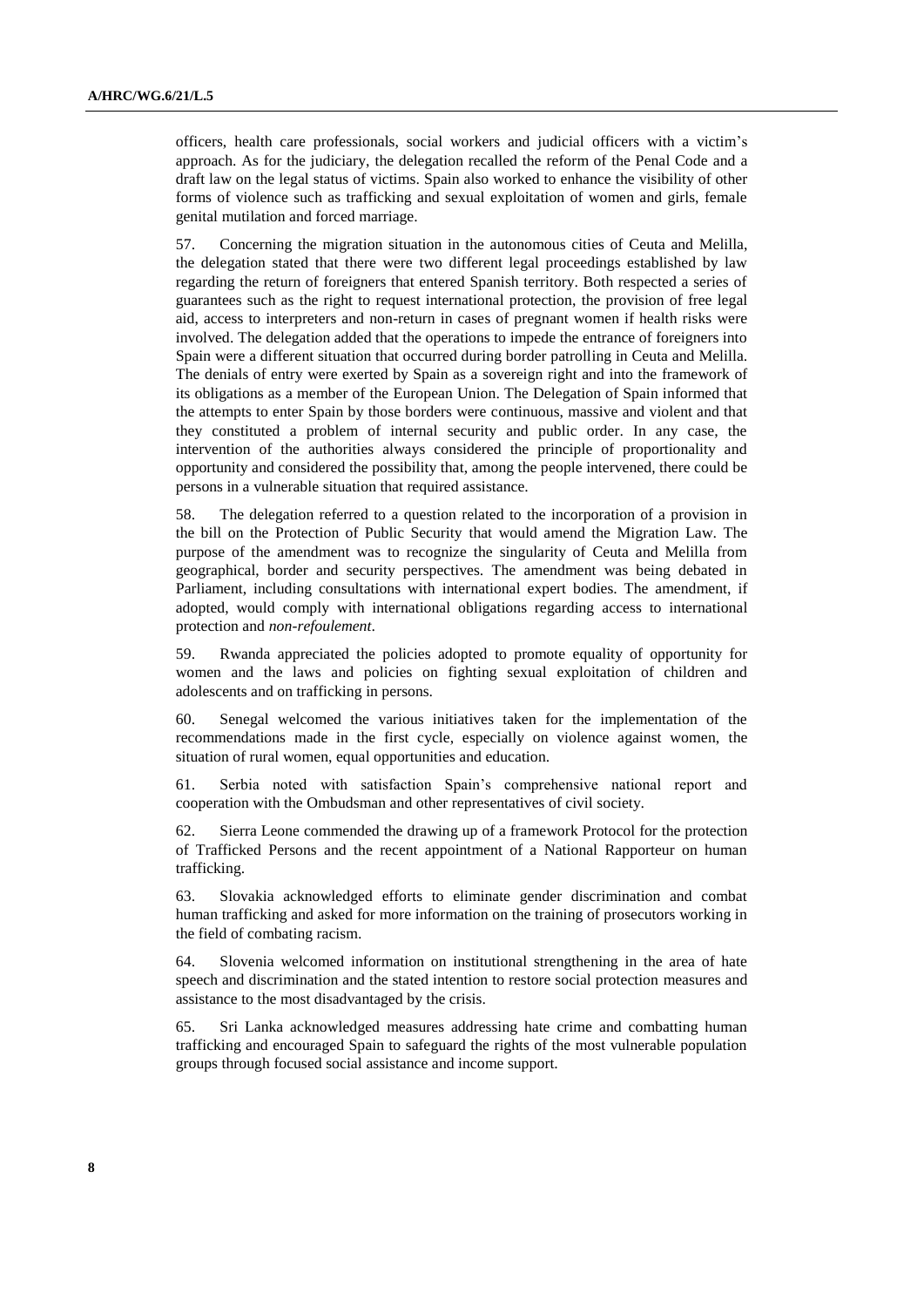66. The Sudan welcomed the adoption of the Strategic Plans for Equality of Opportunity 2014-2016 and for Citizenship and Integration and the Strategy for the Elimination of Violence against Women 2013-2016.

67. Sweden expressed concern that the Law for Protection of Public Security could restrict the citizen's ability to publicly protest and legalize summary expulsions of migrants crossing from Morocco to Ceuta and Melilla.

68. Switzerland commended Spain's engagement in combating violence against women. It also noted that Franco era stays challenging for political and social life. Concern regarding police's behaviour during peaceful protests was expressed.

69. Thailand welcomed the Strategy for Elimination of Violence against Women and invited Spain to provide redress and assistance to victims. Thailand encouraged Spain to respect the human rights of migrants.

70. The former Yugoslav Republic of Macedonia commended the establishment of a hate crime and discrimination department in each provincial prosecutor's office and 2010 reforms to Criminal Code.

71. Timor-Leste welcomed the initiatives to combat human trafficking and to support its victims, and the adoption of the National Strategy for the Social Inclusion of the Gypsy Population.

72. Togo appreciated the establishment of specialised services regarding hate crimes and discrimination in all provincial prosecutors' offices. It expressed concern about racial profiling of migrants of ethnic and religious minorities.

73. Trinidad and Tobago commended Spain's active international engagement on human rights and noted that the economic crisis affected Spain's capacity to expand its development cooperation.

74. Tunisia took note of measures taken since the 2010 UPR including the creation of the Office of the National Rapporteur on human trafficking and a specialized service unit on infractions motivated by hate and discrimination within provincial prosecutor offices.

75. Turkey welcomed official statements underlining the multiculturalism of Spain. Turkey believed that the Alliance of Civilizations had become more relevant and supported the International Commission against Death Penalty initiated by Spain.

76. Ukraine commended endeavours in the field of human trafficking and hate crime and adoption of the Plan for Equality of Opportunity. Ukraine encouraged Spain to finalize the Child Protection Bill.

77. The United Kingdom of Great Britain and Northern Ireland commended reforms to improve women's access to legal services and welcomed positive steps to ensure freedom of religion and belief and the protection of ethnic minorities.

78. The United States of America commended the promotion of LGBT rights, efforts to fight trafficking in persons and steps taken towards Roma inclusion. It remained concerned by official corruption undermining faith in judicial institutions.

79. Uruguay noted with satisfaction steps to fight human trafficking and encouraged Spain to increase its efforts regarding the special attention required by children victims or potential victims.

80. The Bolivarian Republic of Venezuela recognized Spain's active participation in international human rights fora, while noting the impact of the economic crisis on the quality of life of Spanish people.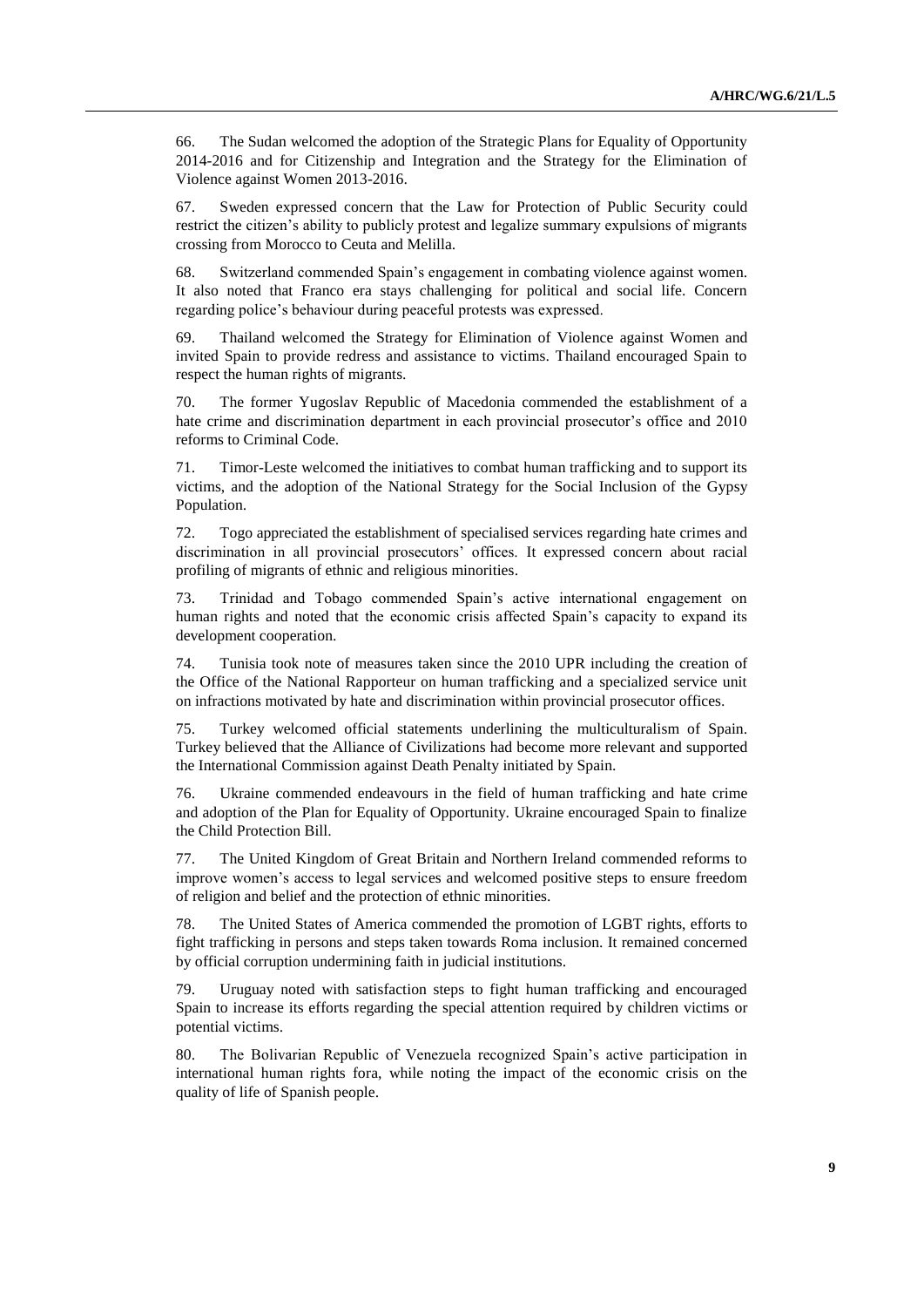81. Commending the reform of the Criminal Code, Albania asked about the envisaged amendment to the Criminal Code to strengthen protection for victims of gender-based violence.

82. Algeria commended measures against racial discrimination and incitement to racial hatred. Steps regarding migrants' integration were encouraged further. It appreciated national and European coordination reinforcement on human trafficking.

83. Angola commended the ratification of most human rights instruments. It appreciated the efforts for respecting international engagements on the rights of migrants, their families and persons with disabilities.

84. Argentina welcomed efforts to comply with the recommendations received during Spain's first UPR, and praised the adoption of the Plan for the Inclusion of Students with Special Education Needs.

85. Armenia welcomed steps taken to combat hate crimes, eliminate racial discrimination and combat trafficking in persons. Armenia highly appreciated measures adopted to implement the 2007 Historical Memory Act.

86. Australia encouraged Spain to implement its second Human Rights Plan. Australia welcomed Spain's support for its LGBT community and acknowledged the challenges of reconciling border security, immigration policies and human rights obligations.

87. Austria was concerned about a bill to legalize automatic returns of people trying to cross border fences in Ceuta and Melilla. It noted that the reception conditions in those cities remained below minimum standards.

88. Azerbaijan welcomed the establishment of the National Rapporteur on human trafficking. It noted that some UN treaty bodies had expressed their concerns on the existence of problems related to discrimination.

89. Bahrain welcomed measures to combat racial discrimination and xenophobia. Bahrain commended the Alliance of Civilizations initiative. Bahrain asked for more information on assistance to victims of trafficking.

90. Bangladesh appreciated Spain's co-hosting of the Alliance of Civilizations and efforts to eliminate discrimination against women. It shared concerns regarding discrimination against migrants and Roma, and hate speech and xenophobic discourse among politicians.

91. Benin welcomed the ratification of the Council of Europe's Convention on Children Protection against Exploitation and Sexual Abuses and the creation of a National Council for victims of hate crimes.

92. Brazil welcomed legislative improvements on rights of the child, in line with the recommendation made by Brazil during the first cycle. It reiterated the need to enhance protection of human rights of migrants.

93. The Spanish delegation responded to questions that were raised during the interactive dialogue or sent in advance.

94. The General Law on the Rights of Persons with Disabilities unified the existing legislation on the subject and included the mainstreaming of disability policies. In the area of education, during the period 2012-2013, the percentage of people who received educational attention different to the ordinary amounted to 5.3% of all students. In addition, Spain paid special attention to access to university for people with disabilities for whom there were exemption of fees and payments.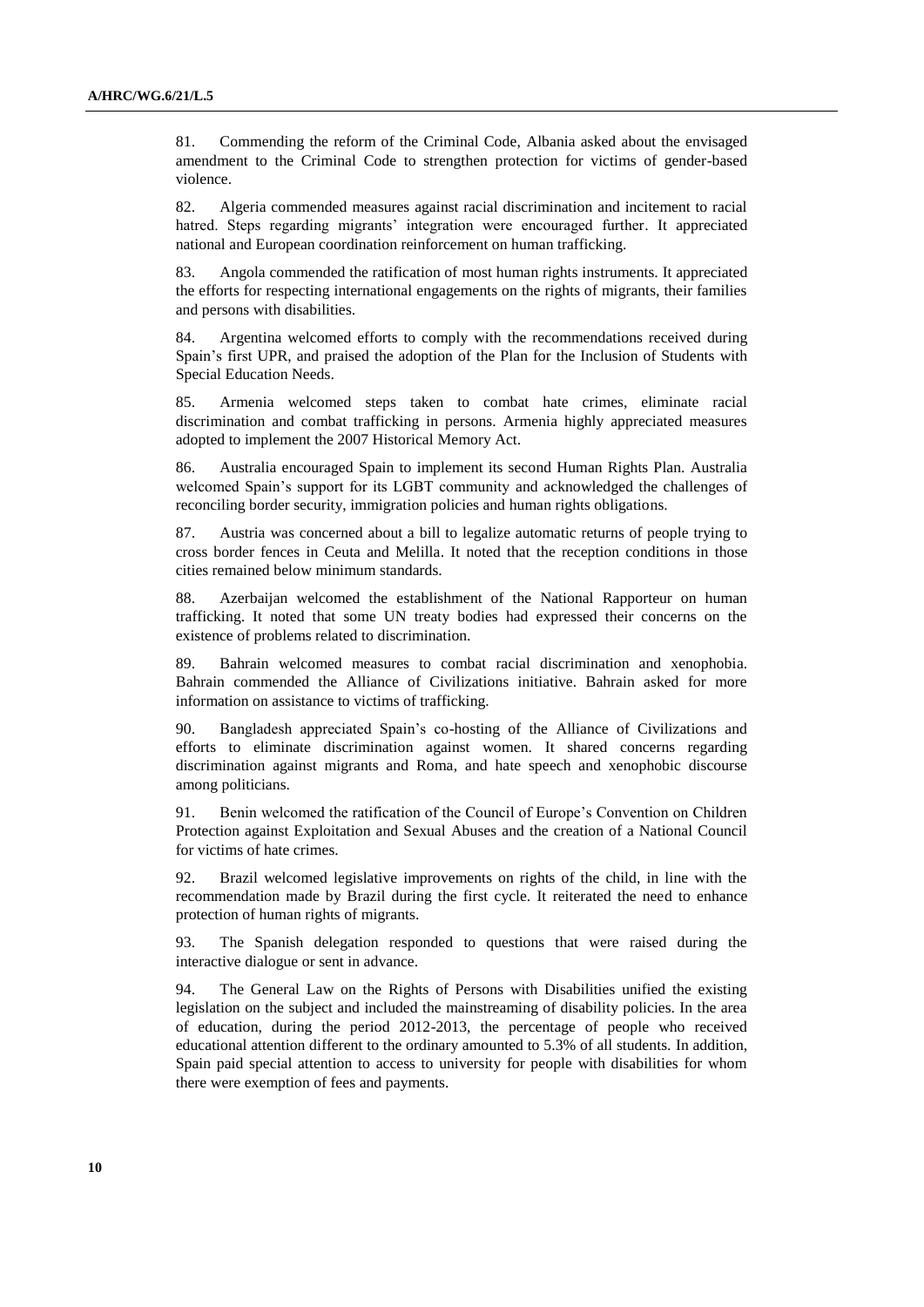95. Regarding the gypsy population, in the last 40 years there had been significant social progress. For instance, in primary education, nearly 100 percent of gypsy children were in school. However, Spain was still struggling with some ongoing challenges such as school early dropout and the segregation of some education centres.

96. In response to comments from delegations, the Spanish delegation informed of the efforts on capacity building for judges, prosecutors and other members of the investigative teams in the fight against gender violence.

97. In recent years the State had adopted regulations to promote equality in employment for women and men as well as to encourage a better balance between work and family and co-responsibility. The measures adopted in 2014 to combat unemployment were of particular relevance due to the fact that unemployment was higher among women.

98. In 2014, the Government adopted a protocol on certain actions in relation to unaccompanied children arriving in Spanish territory aimed at a better coordination between concerned institutions and administrations. During their stay in the country, minors under Spanish protection were always considered legal residents. Once they reached adulthood they could renew the residence and work permit if they met the conditions established by law, which were more favourable than the general provisions on this matter.

99. In the near future the Government was expected to adopt a comprehensive plan to combat trafficking for sexual exploitation and to develop a protocol for the protection of victims of trafficking in human beings in order to better coordinate the action of the concerned institutions and administrations.

100. The delegation recalled that the regime of *incommunicado* detention was exceptional, applied for terrorist offenses only, and could only be established by a judge or tribunal through a motivated decision, for the period of time that was strictly necessary. This regime was under review within the framework of the reform of the law of criminal procedure.

101. In recent years the Government had adopted temporary and structural measures to address problems regarding mortgage debts. The temporary measures were taken to protect persons that, as a result of the crisis, were no longer able to meet the obligations arising from their mortgage loans to acquire homes and who were in a situation of vulnerability. The structural measures introduced limitations to interest rates on arrears and improved auction procedures in case debts remained after the sale in order to condone them.

102. Bulgaria appreciated recent ratifications, establishment of the council of victims of hate crimes and of the rapporteur on human trafficking and the adoption of strategies on equality of opportunity and against racism.

103. Canada welcomed the Strategy for the Eradication of Violence against women and encouraged that the strategy address other forms of discrimination against female victims from migrant and disabled communities.

104. Chad welcomed the implementation of the previous recommendations. Chad reminded the legal and institutional frameworks allowing promotion and protection of human rights.

105. Chile recognized the participation of civil society in the preparation of the national report. It noted the effects of the crisis and welcomed the efforts to address its consequences for human rights protection.

106. China appreciated Spain's efforts on the promotion of equal opportunities for men and women, the combat against sexual exploitation and the health care reform. China welcomed the effort on anti-racial-discrimination.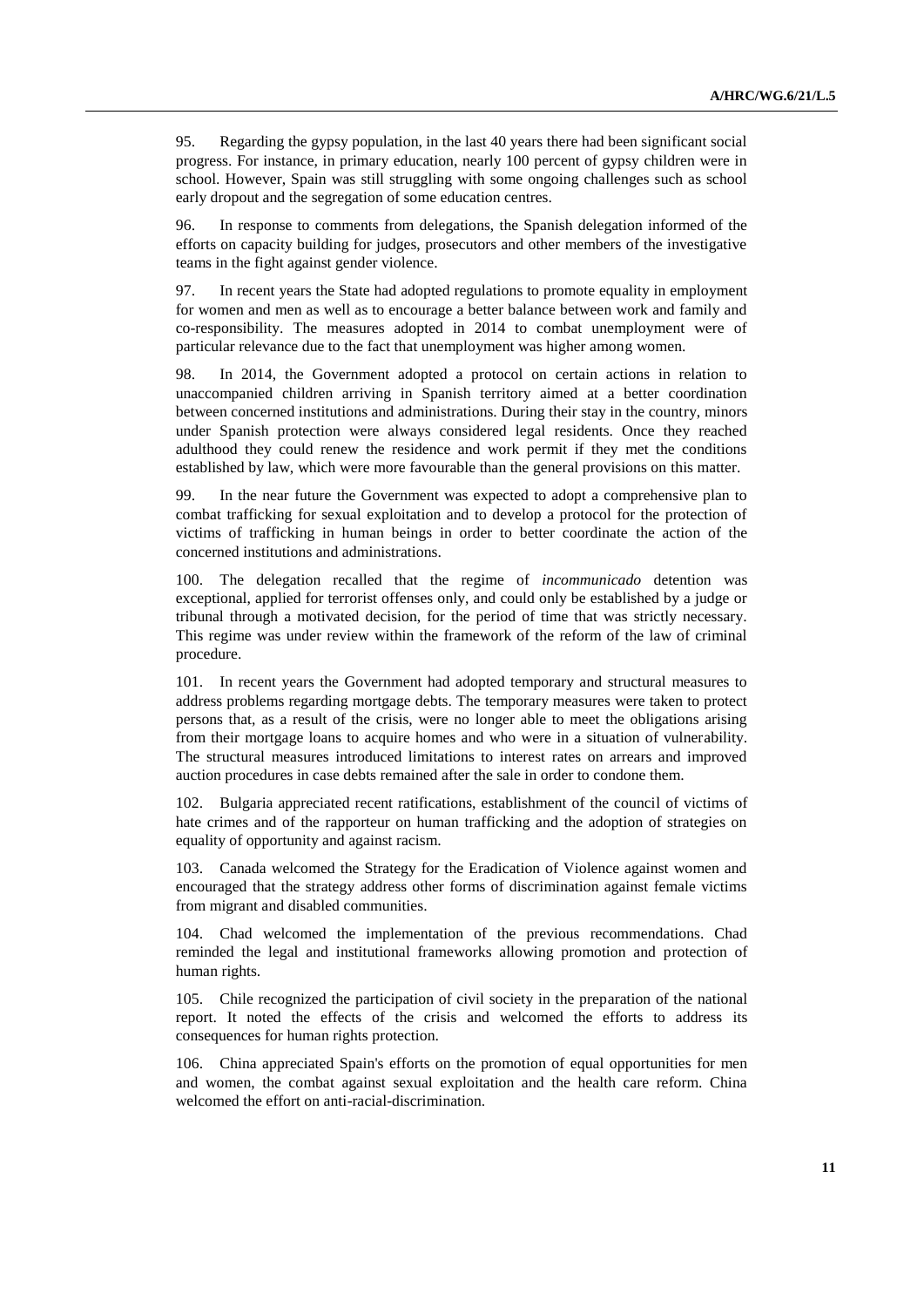107. The Congo commended the establishment of a National Council on victims of hate crime. It noted the improvement of the legal framework for human trafficking, organ trafficking and forced marriages.

108. Costa Rica underscored the efforts by Spain to achieve the international abolition of death penalty, and stated that its role in the creation of the International Commission against the Death Penalty was commendable.

109. Côte d'Ivoire commended human rights reforms, namely article 59bis of the Aliens Act on human trafficking (2010) and the adoption of a Protocol to protect victims of trafficking (2011).

110. Cuba noted the implications of austerity measures on the human rights situation. It invited Spain to further work to combat unemployment, poverty, evictions, hate speech and racial discrimination.

111. Cyprus welcomed initiatives to combat human trafficking, including establishment of the Rapporteur, and to eliminate all forms of discrimination. Cyprus welcomed efforts to tackle racism and facilitate the integration of immigrants.

112. The Czech Republic appreciated the information on the implementation of previous UPR recommendations and Spain's response to some advance questions.

113. Ecuador acknowledged efforts to comply with previous recommendations, including the ratification of OP-ICESCR, the Human Rights Plan assessment and measures to overcome the economic crisis.

114. Egypt welcomed the establishment of provincial discrimination departments and Spain's continued commitment towards women's rights. It recognized the difficulties resulting from the financial and economic crisis on social protection and promotion of human rights.

115. Estonia highlighted Spain's commitment to combat human trafficking and the prioritization of the elimination of violence against women. Estonia seconded UNESCO's suggestion that the Government pursue efforts to ensure the rights of all children to an inclusive education.

116. France welcomed the Services on Hate Crimes within provincial Prosecutor Offices and plans to combat gender discrimination. It noted the impunity for crimes perpetrated during the civil war and dictatorship.

117. Gabon appreciated the measures regarding the fight against gender-based discrimination, notably policies favouring equal opportunities within the professional sphere and those on fighting violence against women.

118. Germany welcomed improvements in the institutional framework and appreciated civil society's involvement in the preparation of the national report. It praised the creation of the National Rapporteur on human trafficking.

119. Ghana commended various measures addressing hate crime and discrimination, human trafficking, racism, xenophobia and gender violence. It expressed concern on discrimination against migrants and racist stereotypes and prejudices in media instances.

120. Greece commended the ratification of most international instruments and the ongoing cooperation with the special procedures. It welcomed the improvements in the legal framework regarding persons with disabilities.

121. Guatemala welcomed the Services on Hate Crimes and Discrimination within provincial Prosecutor Offices. It expressed concern by the situation of migrant women and the lack of equality before the law of foreigners.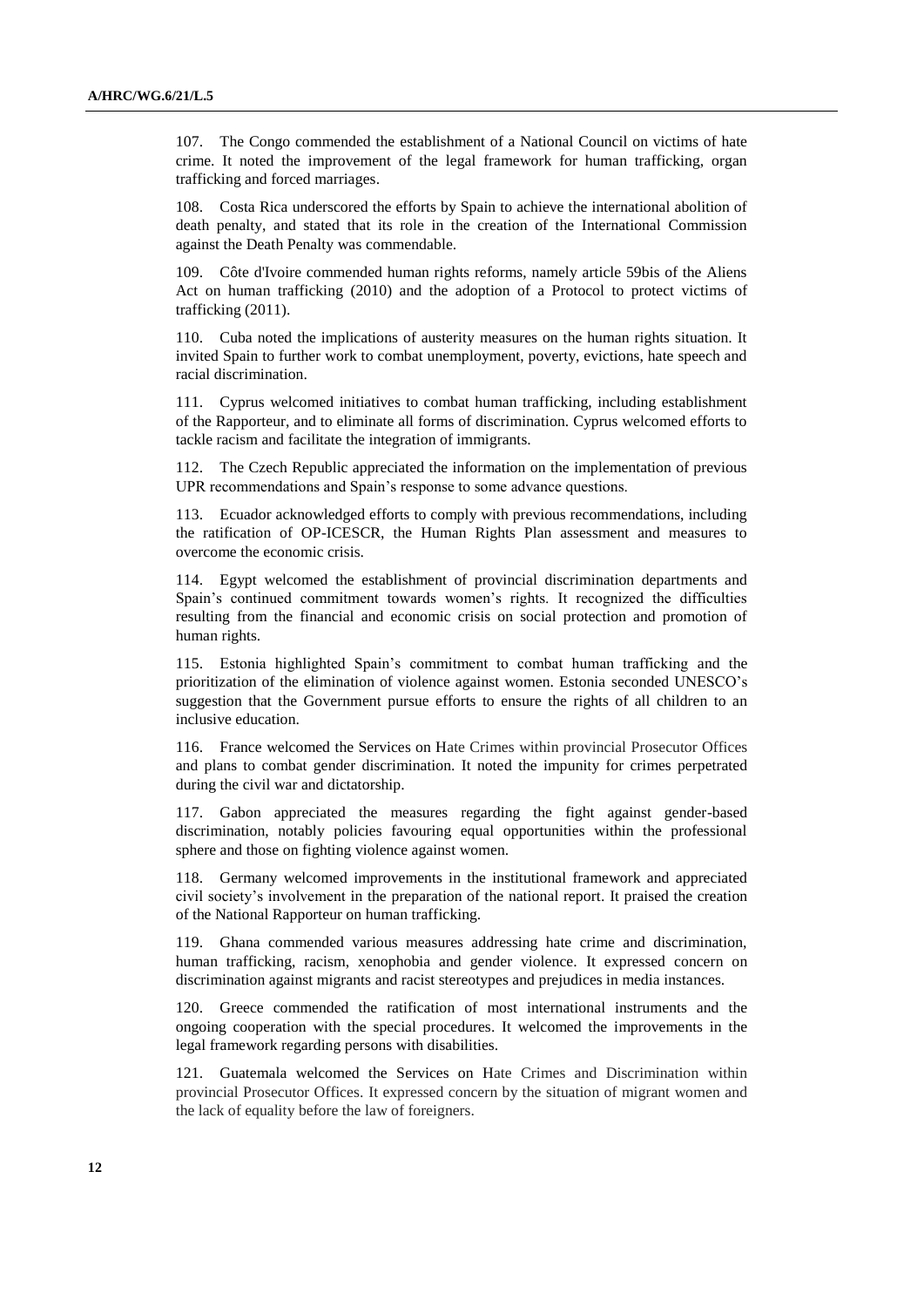122. Honduras welcomed the Services on Hate Crimes and Discrimination within local Prosecutor Offices and the new legislation on human trafficking, forced marriage and enforced disappearances.

123. Hungary noted numerous achievements since the first review of Spain notwithstanding economic and financial difficulties. Hungary recalled that Spain accepted in 2010 three recommendations it put forward, that were being implemented.

124. India welcomed adoption of the Strategy for the Social Inclusion of the Gypsy Population. India referred to concerns at the practice of *incommunicado* detention and encouraged Spain to share information on acts of ethnic profiling.

125. Highlighting its commitment with the international human rights normative framework, the Spanish delegation mentioned the following instruments to which Spain recently became a Party: the OP-ESCR, the 3rd OP-CRC, the Istanbul Convention of the Council of Europe on preventing and combating violence against women and domestic violence, and the Convention against Trafficking in Human Organs.

126. The delegation emphasized that its institutional commitment was shown by Spain's active support and participation in the UPR and in all the work of the Human Rights Council, to which Spain was a member between 2011 and 2013. The membership of Spain in the Security Council from January 2015 was considered as another opportunity to promote and defend human rights at the multilateral level.

127. The delegation recalled some of the foreign policy priorities of Spain in the area of human rights: the fight against death penalty and promotion of a universal moratorium as a first step towards abolition; the fight against gender-based discrimination and discrimination based on sexual orientation; the human right to water and sanitation; the rights of persons with disabilities; business and human rights; and human rights defenders.

Each recommendation received would be carefully studied to offer, in a reasonable time, the position of the Government. The delegation stated that it would use the right not to express a position immediately, being aware of the importance of thoroughly analysing which commitments could be undertaken.

129. The delegation pointed out that many of the recommendations and questions received were based on the impact of the fiscal adjustment measures taken to combat the economic and financial crisis. It reiterated that the Government was fully aware of the sacrifice that these measures had implied for many people and that it had taken special care of respecting the criteria of necessity, timeliness, non-regression and non-discrimination.

130. The delegation concluded by reiterating its commitment to the Universal Periodic Review.

## **II. Conclusions and/or recommendations**

131. **The following recommendations will be examined by Spain which will provide responses in due time, but no later than the 29 th session of the Human Rights Council in 15 June – 3 July 2015:**

131.1. **Ratify the International Convention on the Rights of Migrant Workers and Members of Their Families (ICRMW), as previously recommended (Indonesia);**

Conclusions and recommendations will not be edited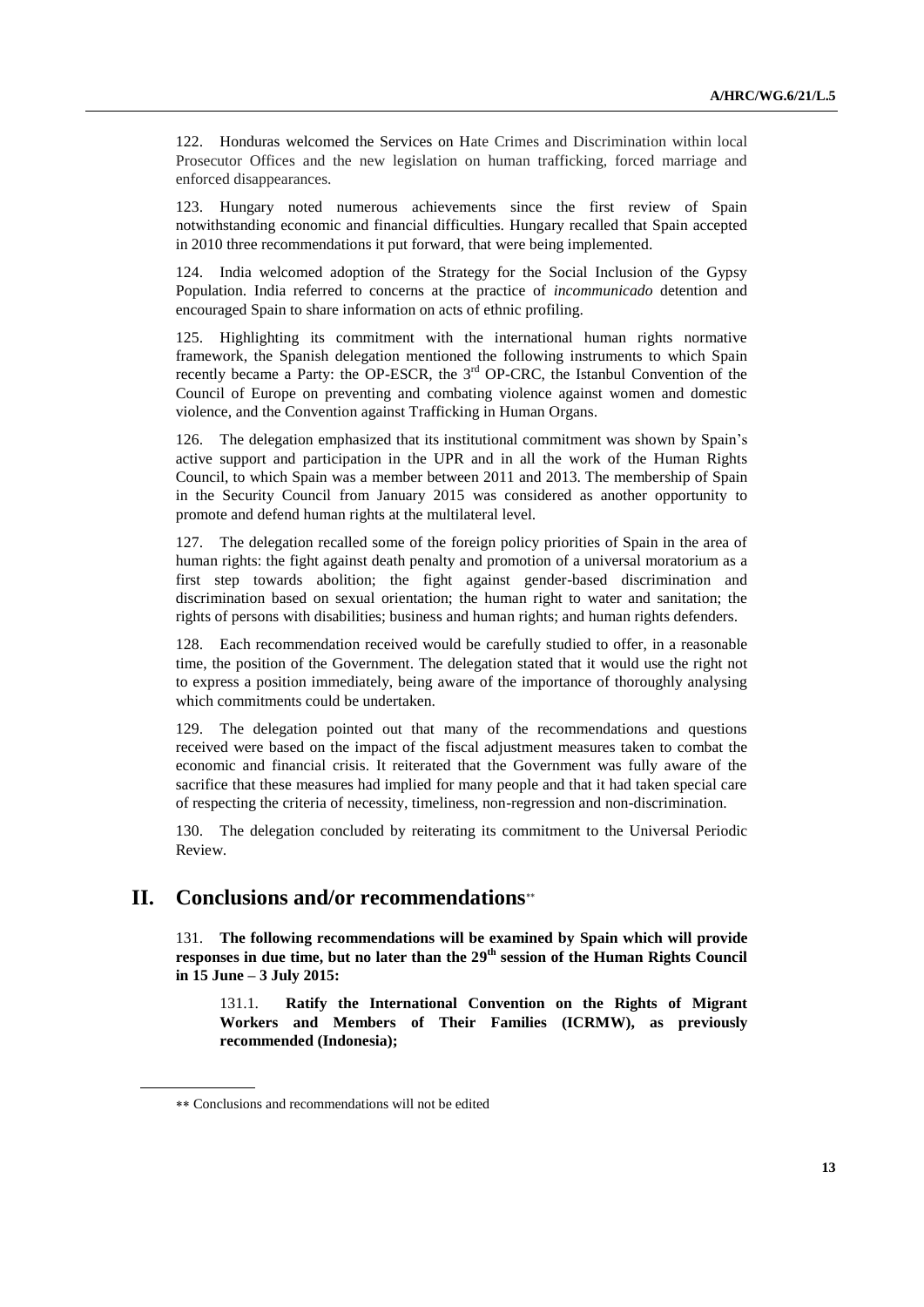131.2. **Continue considering ratification of ICRMW (Nicaragua);**

131.3. **Consider taking specific steps towards accession to the migrant workers' rights convention or the ICRMW (Philippines);**

131.4. **Consider the possibility of ratifying the ICRMW of 1990, and acceding to the Convention on the Reduction of Statelessness of 1961 (Ecuador);**

131.5. **Consider ratifying ICRMW (Rwanda) (Sri Lanka);** 

131.6. **Ratify ICRMW, as a fundamental step towards the protection of human rights in the country (Guatemala);**

131.7. **Accede to ICRMW (Sudan);**

131.8. **Ratify ICRMW (Algeria) (Benin) (Côte d'Ivoire) (Gabon) (Ghana) (Honduras) (Iran) (Paraguay) (Senegal) (Sierra Leone) (Timor Leste) (Turkey) (Venezuela (Bolivarian Republic of));**

131.9. **Accede to the UN Convention on the Reduction of Statelessness (Azerbaijan) (Paraguay) (Portugal);**

131.10. **Promote the establishment of an Inter-ministerial Committee on Human Rights in order to further improve coordination between the various national administrations and increase the effectiveness of the Human Rights Office (Italy);**

131.11. **Consider establishing an inter-ministerial committee responsible for the implementation of its international human rights obligations, inter alia, for coordinating the drafting of the national reports to the Treaty Bodies and for organizing country visits by the Council's Special Procedures (Portugal);**

131.12. **Install a high-ranking governmental working group on human rights to ascertain the smooth cooperation and coordination of inter-ministerial work in the field of human rights (Germany);**

131.13. **Consider the possibility of establishing a public monitoring system of international recommendations to facilitate the systematization and follow-up of the recommendations of treaty bodies and mechanisms of the Human Rights Council (Paraguay);**

131.14. **Continue the good practice of having a national Human Rights Plan by formulating a comprehensive plan of action or strategy (Indonesia);** 

131.15. **Proceed to the development of a new National Human Rights Plan and implement the National Strategy on elimination of violence against women (Greece);**

131.16. **Consider developing human rights indicators as suggested by the OHCHR as an instrument that allows for a more precise and coherent evaluation of national human rights policies (Portugal);**

131.17. **Pursue particular efforts to spread awareness of human rights and disseminate its principles among its citizens (Kuwait);**

131.18. **Make an assessment, by the end of 2016, of the actions undertaken in the framework of the various strategic plans on the Protection of Women and Children (France);**

131.19. **Intensify efforts to foster national unity and harmony, including by promoting dialogues among societies of different ethnicity and faith (Malaysia);**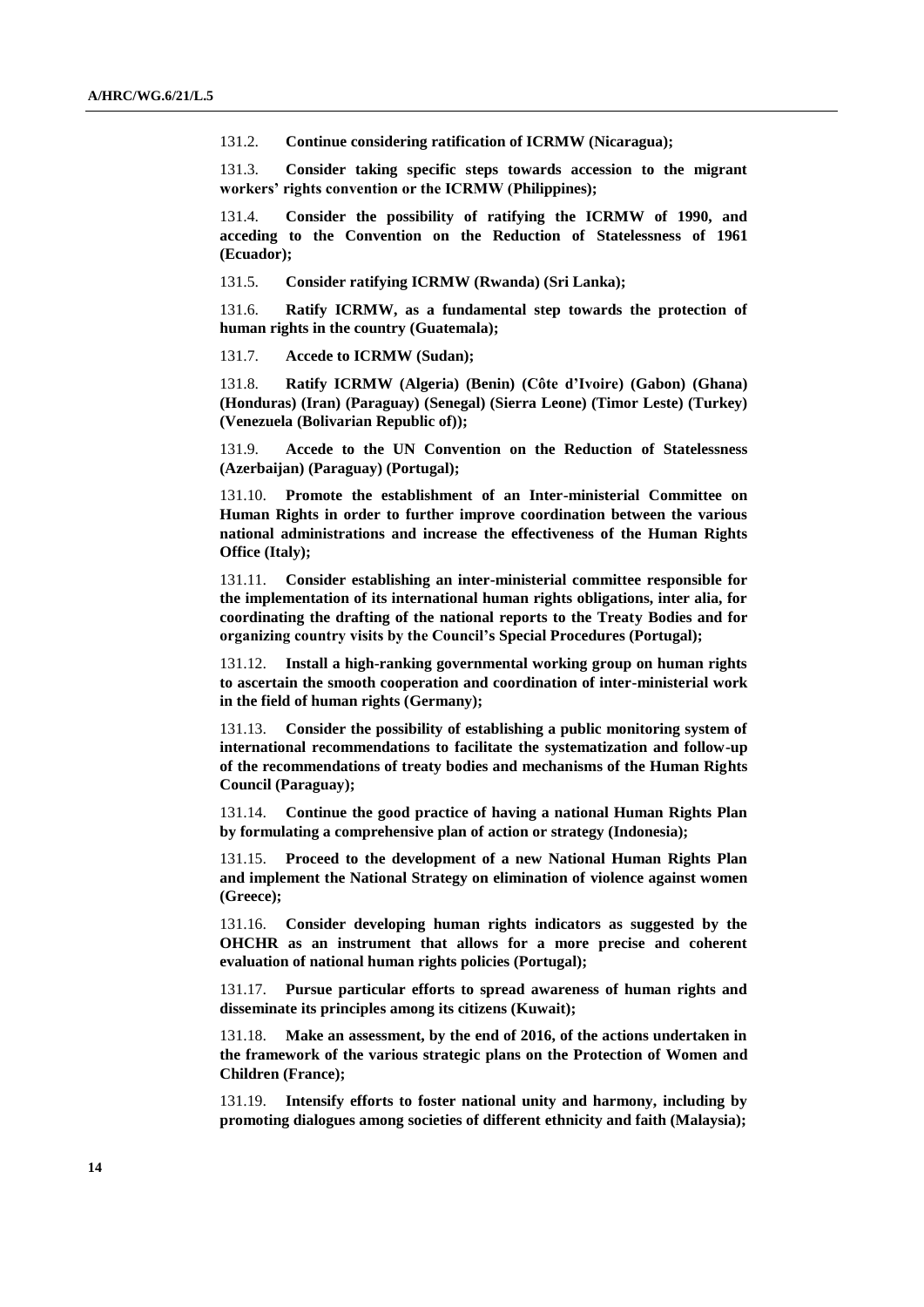131.20. **Step up efforts within the framework of the Alliance of Civilizations for the promotion of the dialogue and rapprochement between religions and peoples (Morocco);**

131.21. **Consider the Caribbean region among those geographical areas of priority for the overseas and international development cooperation programmes that have been newly prioritized as a consequence of Spain's belttightening in face of the economic crisis (Trinidad and Tobago);**

131.22. **Continue the cooperation with the UN in the area of human rights (Romania);**

131.23. **Submit its overdue report to the Committee on the Elimination of Racial Discrimination (Sierra Leone);**

131.24. **Encourage closer civil society participation in the follow-up on the recommendations of the Human Rights Council (Trinidad and Tobago);**

131.25. **Implement the Strategic Plan for Equality of Opportunity 2014-2016 with the aim to eliminate any remaining gender-based discrimination (Montenegro);**

131.26. **Continue the implementation of the Strategic Plan on Equality of Opportunity 2014-2016 to achieve equal opportunity for women and men, in particular to reduce the pay gap (Myanmar);**

131.27. **Continue implementing the measures provided in the Strategic Plan for Equality of Opportunity 2014-2016 (Albania);** 

131.28. **Continue its efforts to implement the adopted Strategies to eliminate any remaining gender-based discrimination (Sudan);**

131.29. **Continue with efforts for mainstreaming of gender equality into laws and policies and assign sufficient resources for the implementation of the Law on comprehensive protection measures against gender based violence (Serbia);** 

131.30. **Consider adopting a new legislation that compels public companies to reserve a quota of their non-executive board seats for women (Italy);**

131.31. **Continue efforts aimed at reinforcing women access to positions of responsibility and decision-making (Morocco);** 

131.32. **Increase women in decision making process (Rwanda);** 

131.33. **Close gender gaps by promoting and monitoring the equal representation of women in decision-making positions (Sierra Leone);**

131.34. **Promote vigorously that participation of women in decision-making positions both in the public and private sectors (Ghana);**

131.35. **Enhance legislations in the field of racial discrimination, racism and hatred to foreigners (Lebanon);**

131.36. **Further strengthen measures, including existing legislation, to prevent and combat racism, racial discrimination, xenophobia and related forms of intolerance, and continue to improve national statistics (Brazil);**

131.37. **Strengthen legislation against discrimination by adopting a comprehensive law against racism, racial discrimination, xenophobia and related intolerance (Côte d'Ivoire);**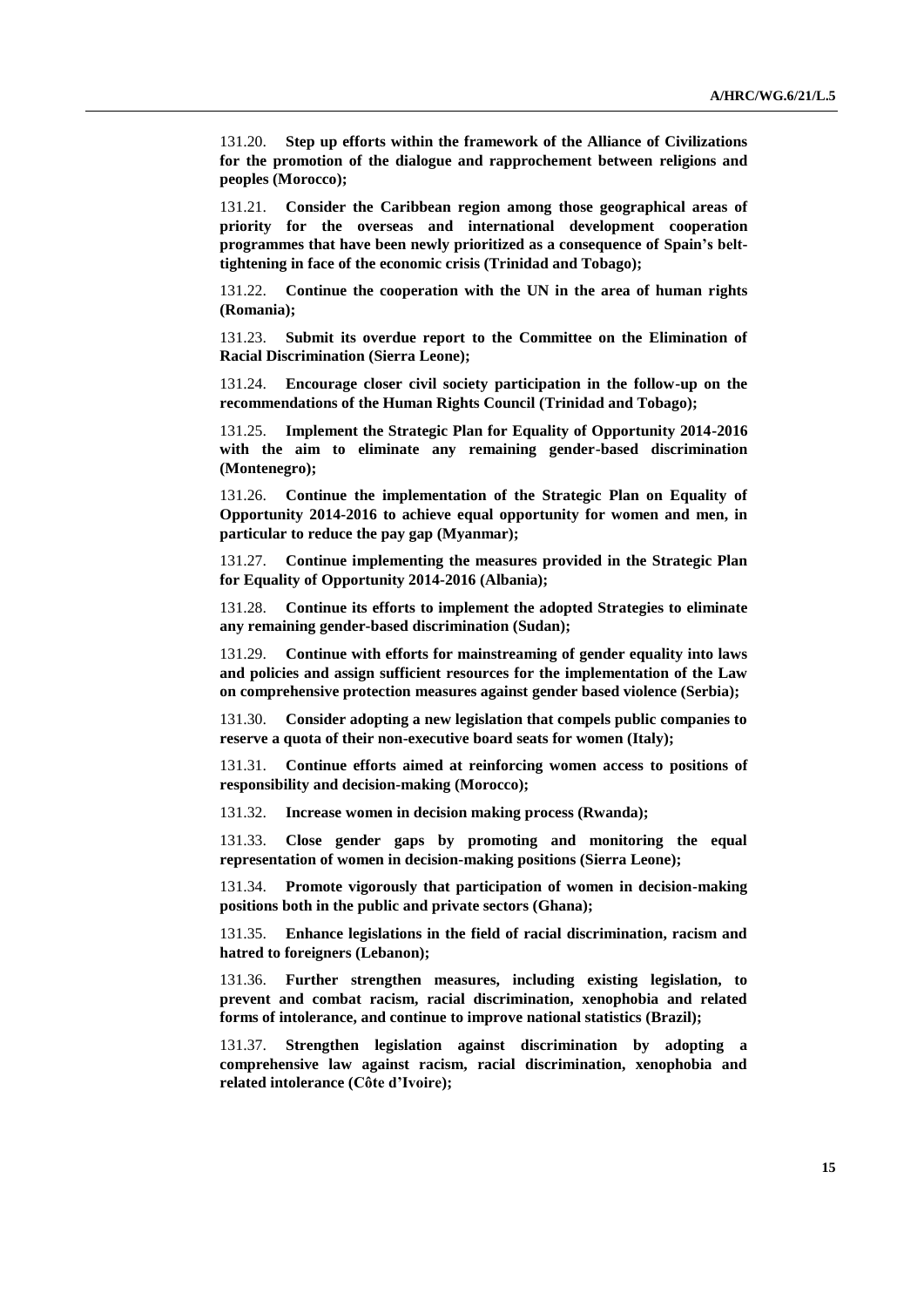131.38. **Double its efforts in combating contemporary forms of racism, racial discrimination, xenophobia and related intolerance including criminalizing hate speech, and all forms of incitement to hatred and violence (Malaysia);**

131.39. **Improve policies against discrimination through legislation regulating hate crimes, racism, xenophobia and anti-Semitism (Israel);**

131.40. **Continue efforts to enhance the work of departments in relation to hate crimes and discrimination (Qatar);**

131.41. **Strengthen measures taken to combat hate speech/discourse (Bahrain);** 

131.42. **Take effective measures to curb racial hatred and religious intolerance, hate speech and xenophobic discourses (Bangladesh);** 

131.43. **Do all its best in order to put an end to hatred speech based on xenophobia and try to do all it can in order to tackle this matter within the institutions of the entire country (Libya);**

131.44. **Enhance efforts to combat discrimination against minority groups in the country, by effectively investigating and adequately punishing any racially motivated conduct (Namibia);**

131.45. **Provide full access to justice to people belonging to racial and religious minorities and to combat racial and religious profiling and strengthen anti-discrimination legislation through adoption of a comprehensive law on racism, racial discrimination, xenophobia and related intolerances which addresses hate speech and includes measures to effectively investigate and prosecute such offences (Pakistan);**

131.46. **Ensure that all racist behaviour is effectively investigated and duly punished (Togo);**

131.47. **Continue to strengthen the combat against racial discrimination and intolerance in all manifestations and protect the legitimate rights of the migrants and minority groups (China);**

131.48. **Strengthen the measures against discrimination, racism and xenophobia manifested in the field of employment, access to housing and education with regard to foreigners and minorities (Gabon);**

131.49. **Undertake measures to put an end to ethnic and racial profiling and all forms of racial discrimination (Ghana);**

131.50. **Take effective measures to put an end to ethnic and racial profiling (India);**

131.51. **Combat discriminatory behaviour by members of the law enforcement forces and ensure that any racially-motivated misconduct is effectively investigated and adequately punished (Iran);**

131.52. **Adopt legislative, judicial and administrative measures to ensure the right to an effective remedy for anyone who claims to have been subjected to torture or other ill-treatment and to provide the necessary administrative and judicial framework to prevent impunity for officers charged with such crimes (Netherlands);**

131.53. **Adopt legislative, judicial and administrative measures to ensure effective remedy for torture and ill-treatment and strengthen its framework to prosecute such crimes (Australia);**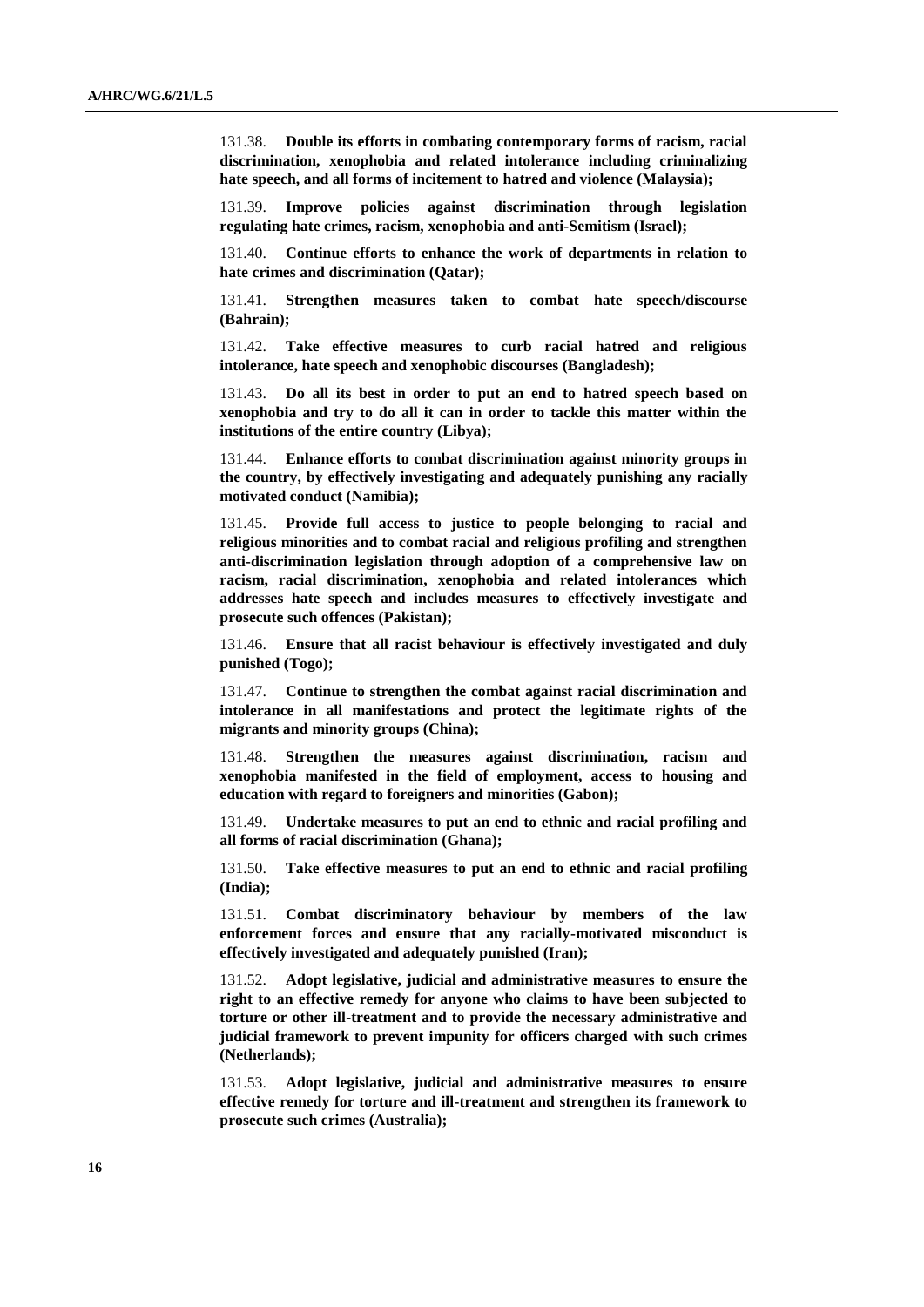131.54. **Ensure the diligent investigation of allegations of excessive use of force by its own security and militia (Israel);**

131.55. **Ensure that all allegations of torture and other ill-treatment perpetrated by security services are subject to impartial and independent investigations by the ordinary civil justice without delay, and ensure that victims receive reparations (France);**

131.56. **Ensure effective monitoring of detention and custody procedures by the law enforcement forces (Poland);**

131.57. **Establish a control mechanism of the police authorities with regard to signs of possible torture and ill-treatment committed by individual members (Germany);**

131.58. **Elaborate further concrete, meaningful practical measures and mechanisms that effectively prevent any ill-treatment by the police and prison guards, including the possibility of revision of the practice of** *incommunicado* **detention (Hungary);** 

131.59. **Abolish** *incommunicado* **detention, and ensure that all suspects in police custody have prompt and immediate access to a lawyer (Iran);** 

131.60. **Review the** *incommunicado* **detention regime to ensure compliance with international human rights law (Ireland);**

131.61. **Abolish the use of** *incommunicado* **detention and torture and ensure that all suspects in police custody have prompt access to a lawyer at the outset of detention (Pakistan);**

131.62. **Review the** *incommunicado* **detention regime by ensuring that access to legal assistance upon detention is not delayed, that detainees have the possibility to communicate with a lawyer of their own choice in private and that they are brought in front of a judge within 72 hours (Austria);**

131.63. **Review the compliance of its anti-terrorism legislation allowing for**  *incommunicado* **detention with international human rights standards and consider abolishing the** *incommunicado* **regime (Czech Republic);** 

131.64. **Adopt a national strategy to improve the conditions in the penitentiary system (Russian Federation);**

131.65. **Strengthen measures toward eliminating violence against women, including domestic violence (Japan);**

131.66. **Continue its efforts in combating gender-based violence, particularly on women with disabilities, through effective implementation of its National Strategy for the Elimination of Violence Against Women 2013-2016 (Malaysia);**

131.67. **Take all necessary measures to eliminate gender-based violence, including violence against foreign women, and to assess the workings of the relevant specialized courts in this regard (Namibia);**

131.68. **Continue its efforts to eradicate gender-based violence and to ensure the advancement of women in decision-making positions in all sectors (Republic of Korea);** 

131.69. **Continue to adopt all legislative and executive measures against gender-based violence, with special attention to migrant victims (Sri Lanka);**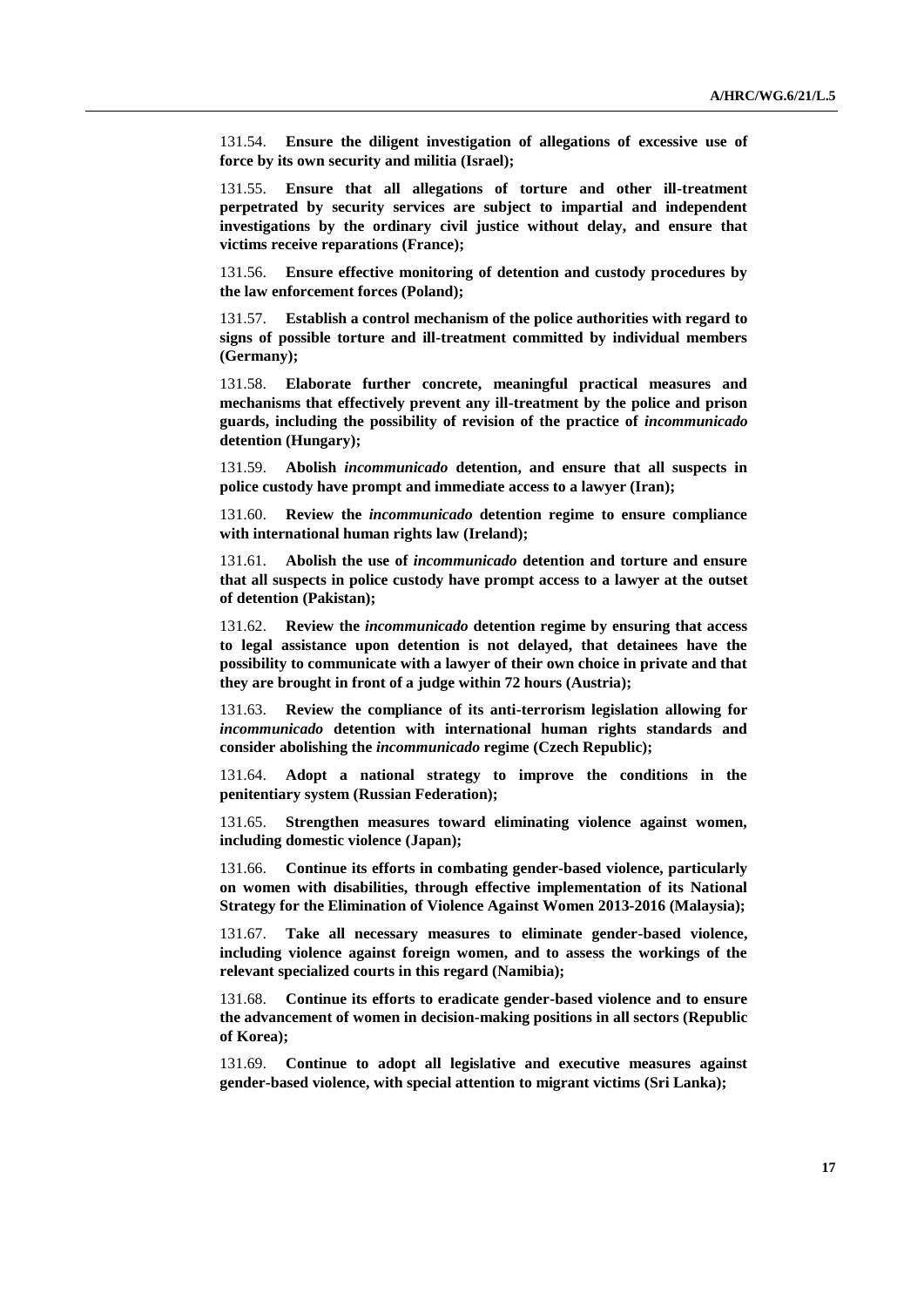131.70. **Strengthen its protection program against sexual and sexist violence, with a focus on the availability, accessibility and quality of protection measures, and ensure the full enjoyment of sexual and reproductive rights (Switzerland);**

131.71. **Carry-out an evaluation into the obstacles victims of gender-based violence experience in accessing effective protection, justice and reparation and the causes which prevent them from filing a complaint (Netherlands);**

131.72. **Undertake an evaluation of the operation of the specialised courts on violence against women, identify and encourage best practice (Ireland);**

131.73. **Ensure the effective training of the judicial bodies in charge of investigating cases of gender-based violence (Slovakia);** 

131.74. **Ensure that all judicial bodies carrying out investigations into gender-based violence receive specialised training in order to meet the requirements of the Organic Law on Comprehensive Protection Measures against Gender Violence (United Kingdom of Great Britain and Northern Ireland);**

131.75. **Adopt a new bill amending the Criminal Code on the issues of gender-based violence, human trafficking, sexual exploitation and forced marriage (Ukraine);** 

131.76. **Foster strong coordination among the Ministries of Health, Justice and Interior through a formal mechanism to combat gender-based violence and ensure judicial, law enforcement, and other officials are properly trained on all forms of gender-based violence and discrimination (United States of America);**

131.77. **Strengthen the measures to combat violence against women (Timor Leste);**

131.78. **Implement fully its National Strategy for the eradication of violence against women (2013-2016) (Australia);** 

131.79. **Apply stronger measures to combat violence against women, as a follow-up to the National Strategy for the Elimination of Violence against Women 2013-2016 (Cuba);**

131.80. **Strengthen the measures on combating domestic and other forms of gender-based violence (Azerbaijan);**

131.81. **Strengthen the measures to combat violence against women, especially domestic violence (India);**

131.82. **Ensure the allocation of adequate resources for the implementation of Organic Law 1/2004 on measures of protection against gender violence, giving special attention to its accessibility through a national action plan (Chile);**

131.83. **Re-double efforts aimed at combating violence against women and children especially those with disabilities (Ghana);**

131.84. **Continue efforts aimed at promoting rights of children, in particular migrant children and victims of sexual violence and abuse (Ukraine);** 

131.85. **Combat effectively violence against children resulting from the sexual abuse of minors (Iran (Islamic republic of));** 

131.86. **Step up efforts to fight unlawful treatment of and violence against children, including sexual abuse (Russian Federation);**

131.87. **Continue improving combating of trafficking in persons (Lebanon);**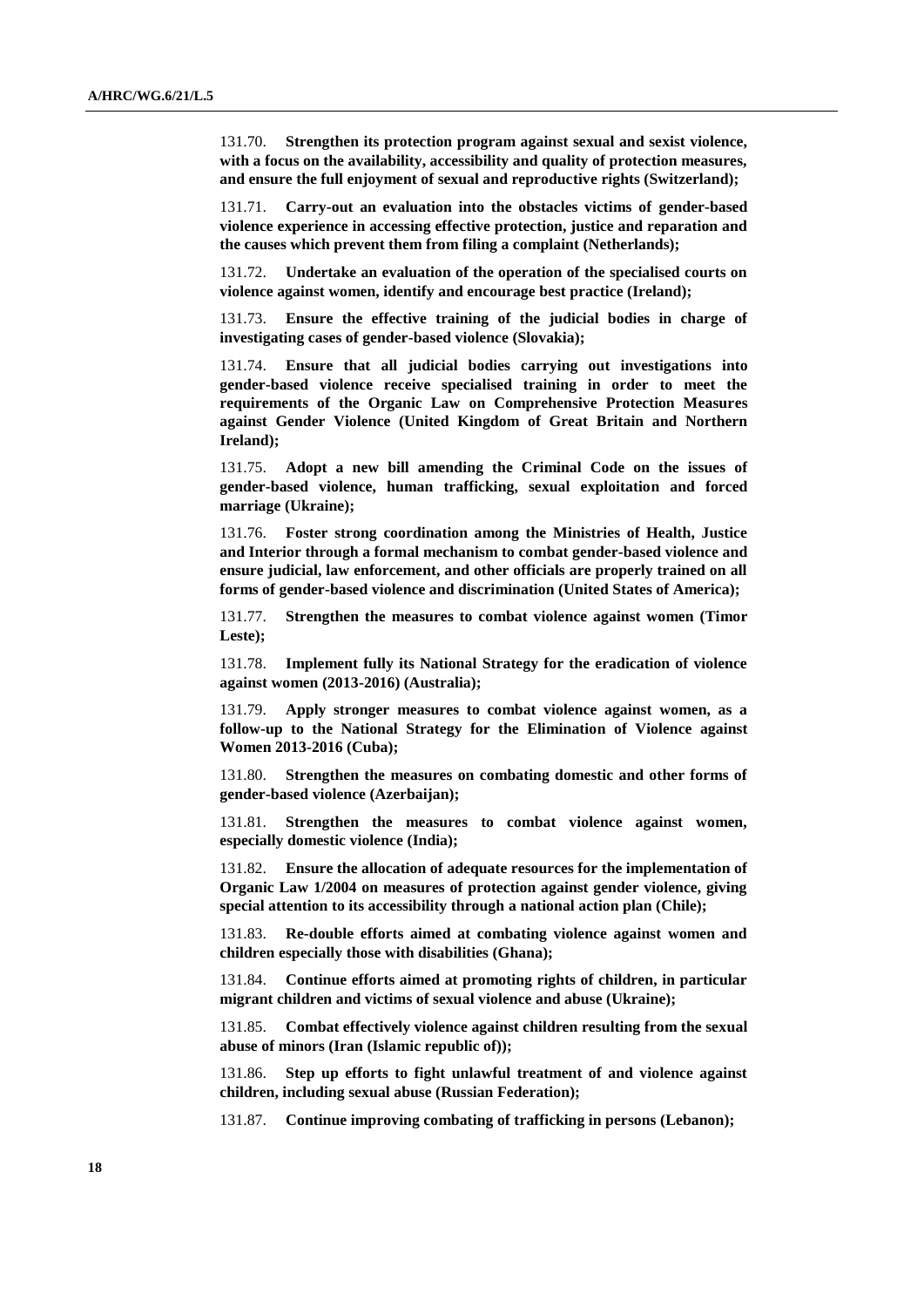131.88. **Increase international and regional cooperation with regard to the issue of trafficking in persons (Qatar);**

131.89. **Continue to combat trafficking in human beings (Romania);**

131.90. **Improve the procedures used to identify victims and to address the special needs of child victims of trafficking (Albania);** 

131.91. **Continue to take measures to combat trafficking of persons (Armenia);** 

131.92. **Implement a new plan against people trafficking for sexual exploitation as soon as possible (Australia);** 

131.93. **Continue its efforts regarding human trafficking for sexual exploitation, and consider drafting a new version of the comprehensive plan to fight trafficking for sexual exploitation (France);**

131.94. **Strengthen efforts to promote a transparent political system by streamlining judicial procedures to investigate and prosecute corruption expeditiously (United States of America);**

131.95. **Review the reform of the national justice system of early 2014 in particular with the aim of ensuring and enforcing the principle of universality of international human rights law (Germany);**

131.96. **Consider adopting the principle of restorative justice, with its alternative sentencing, in the juvenile justice system (Indonesia);**

131.97. **Continue the implementation of the Historical Memory Act despite the economic crisis (Lebanon);**

131.98. **Develop a comprehensive and inclusive strategy to deal with the past, based on the rights of victims and the obligations of States, namely justice, reparation and guarantees of non-repetition (Switzerland);**

131.99. **Continue its efforts in addressing historical injustices and protecting the rights of the victims of such injustices both at the national and international levels (Armenia);** 

131.100. **Use comparative studies to address the challenges posed by the investigation of international law crimes committed during the Civil War and the Franco regime, in line with the recommendations of the Special Rapporteur on the promotion of truth, justice, reparation and guarantees of non-recurrence (Chile);**

131.101. **Take all necessary measures in order to make sure that cases of enforced disappearance be only addressed by the civilian courts and not special ones such as military courts (Libya);**

131.102. **Adopt legislative or other necessary measures to establish a definition of victim consistent with Article 24, paragraph 1 of the Convention against Enforced Disappearances and ensure that any person who has suffered a direct harm as a result of an enforced disappearance can receive all compensation and redress measures established under the law, even if criminal proceedings have not been initiated (Panama);**

131.103. **Fully address the issue of enforced disappearances in close cooperation with human rights mechanisms (Republic of Korea);**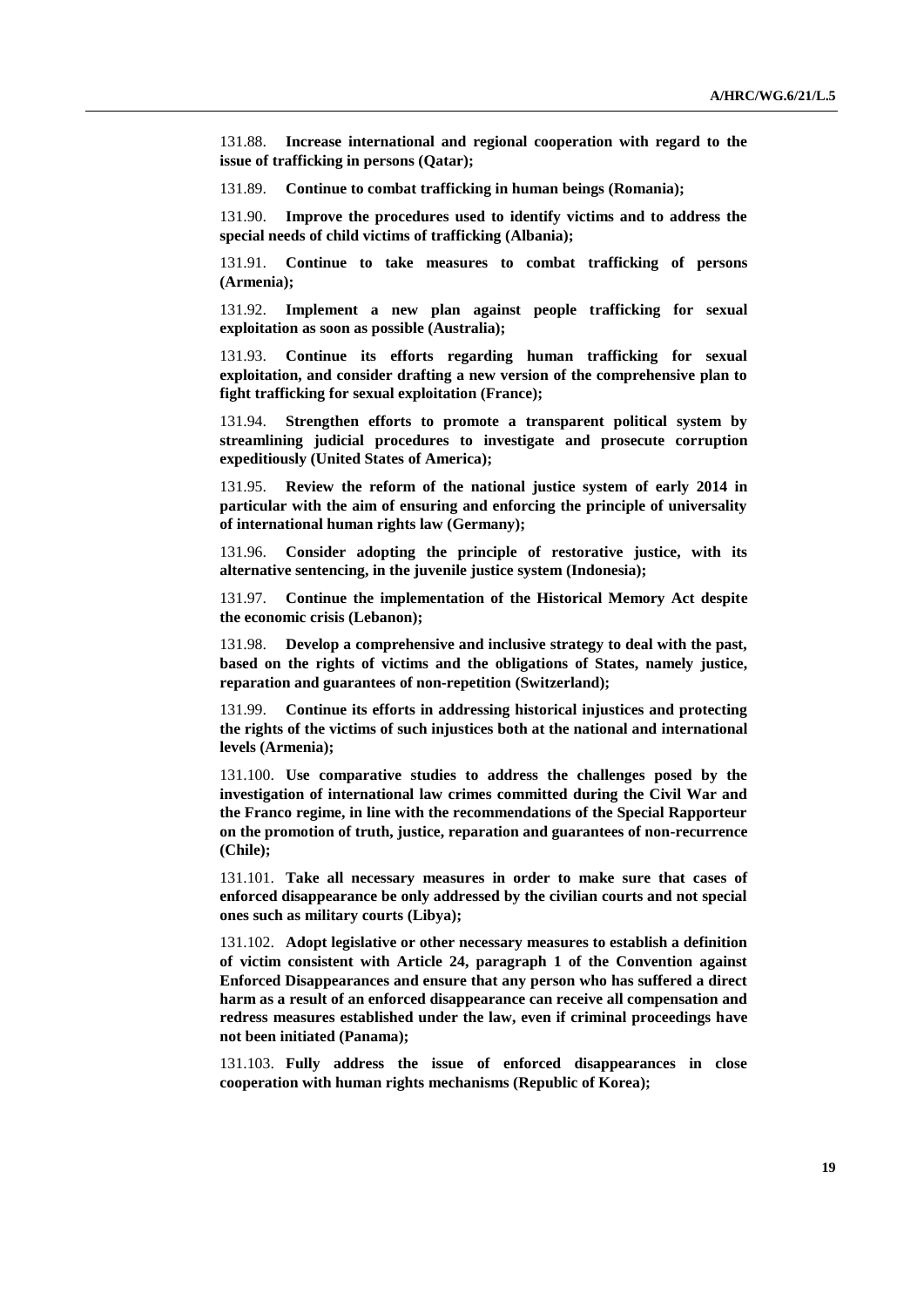131.104. **Adopt appropriate legislative or judicial measures to criminalize enforced disappearance, in accordance to the provisions of ICPPED and promote changes in the internal order which enable enforced disappearances to be investigated thoroughly and impartially (Argentina);**

131.105. **Ensure the minimum age of marriage for children disallows early marriage (Sierra Leone);**

131.106. **Eliminate child marriages and increase the minimum age for marriage under exceptional circumstances (Azerbaijan);**

131.107. **Guarantee that the right to worship of minorities, including Muslims, is fully respected in practice (Iran (Islamic Republic of));**

131.108. **Decriminalize defamation and place it within the civil code in accordance with international standards (Estonia);**

131.109. **Strengthen the Government's commitment to ensuring fundamental rights of freedom of expression, peaceful assembly and association and continue its cooperation with civil society, particularly with human rights defenders, by investing further efforts in creating a favourable environment for the members of the CSOs (Serbia);** 

131.110. **Avoid any legislative amendments which would disproportionately limit the exercise of the right to freedom of assembly (Sweden);**

131.111. **Ensure the adjustment of the Public Safety Act, in order not to limit freedom of expression and the right to peaceful assembly (Chile);**

131.112. **Take measures to ensure that all legislation, in particular laws concerning the right of all persons to peaceful assembly and demonstration, upholds international human rights obligations (Costa Rica);**

131.113. **Ensure the full enjoyment of the rights to freedom of assembly and freedom of expression, facilitate the holding of peaceful rallies and revise existing laws or refrain from adopting new laws placing undue restrictions and deterrents on the exercise of freedom of assembly and freedom of expression (Czech Republic);**

131.114. **Adopt legislation that defines the necessity and proportionality of the use of force by police during acts of protest of the civil population (Russian Federation);**

131.115. **Increase awareness of security forces on the respect for human rights during demonstrations, to ensure the right to peaceful assembly and freedom of expression and association (Switzerland);**

131.116. **Step up measures to improve employability and access to employment, especially among young men and women, and ensure equal opportunities between them (Malaysia);**

131.117. **Put more emphasis on employment, especially on reducing the unemployment rate of young people (China);**

131.118. **Address the youth unemployment and combat effectively the existing discrimination against migrants in terms of their working conditions and requirements governing access to employment (Iran (Islamic republic of));**

131.119. **Ensure laws regarding discrimination with respect to employment or occupation are enforced and that members of the Romani community have the**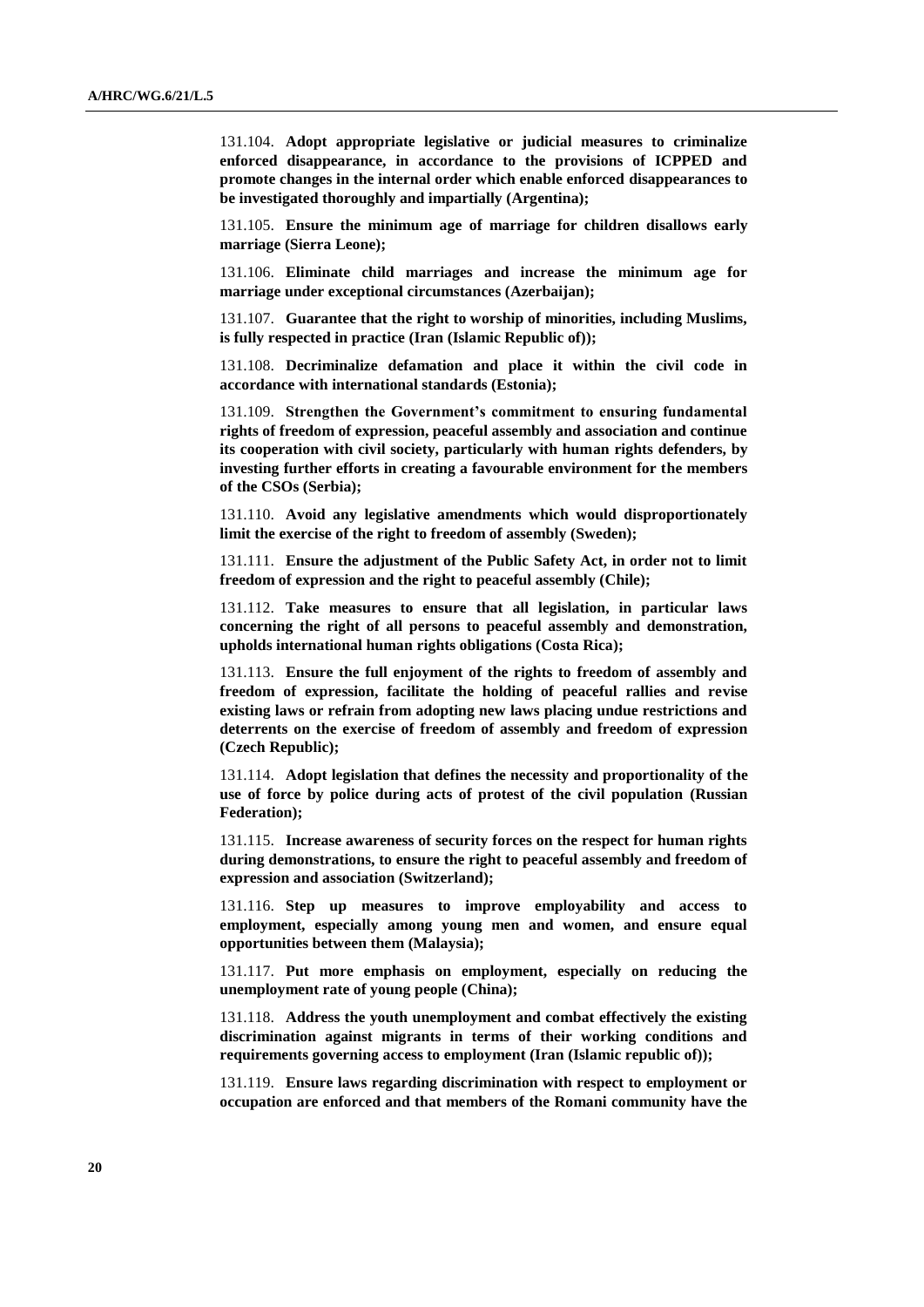**same inclusive legal protections, wages and working conditions as others (United States of America);**

131.120. **Fully ensure the safety and economic and social rights of migrant workers, in particular in irregular situation (Bangladesh);** 

131.121. **Review and modify, in the light of the recommendations of this review, those measures that may obstruct access to basic rights such as health, education and housing for migrants, particularly women and children (Nicaragua);**

131.122. **Make an impact assessment of any negative consequences of budgetary adjustments with regard to universal access to health and education, particularly their impact on vulnerable groups such as migrants, women, people with disabilities, the elderly and children (Norway);** 

131.123. **Proceed to systematically assess the impact of austerity measures on the most vulnerable social groups, especially children (Algeria);**

131.124. **Consider prioritizing measures to mitigate the impacts of the economic crisis (Sri Lanka);** 

131.125. **Take steps to ensure that the measures of austerity do not negatively impact economic, social and cultural rights, specially the rights to adequate housing, health, food and education (Brazil);**

131.126. **That any austerity measures adopted by the Government should be minimal, temporary, proportional, non-discriminatory, and take into account the needs of the poorest and most disadvantaged citizens (Egypt);** 

131.127. **Resume the measures of social protection and care for the most disadvantaged affected by the international economic and financial crisis (Cuba);**

131.128. **Resume as soon as possible, measures of social protection and care for those most affected by the severe effects of the crisis (Venezuela (Bolivarian Republic of));**

131.129. **Give priority to the improvement of situation of those living in severe poverty when restoring the social protection measures and assistance (Slovenia);**

131.130. **Continue its efforts to fully ensure economic and social rights for all vulnerable groups, including immigrants and persons with disabilities (Republic of Korea);** 

131.131. **Pursue actions targeted at enforcing access to health care services and legal aid to vulnerable groups, including migrants regardless of their migration status (Republic of Moldova);** 

131.132. **Introduce reforms to protect economic, social and cultural rights including the right to development and eradicate poverty, tackle unemployment and social inequalities (Pakistan);**

131.133. **Consider the adoption of a comprehensive policy to address forced evictions of owners who can no longer pay their mortgages (Slovakia);** 

131.134. **Promote the relevant legislative review to encourage agreements between individuals and financial institutions in order to avoid evictions (Venezuela (Bolivarian Republic of)).**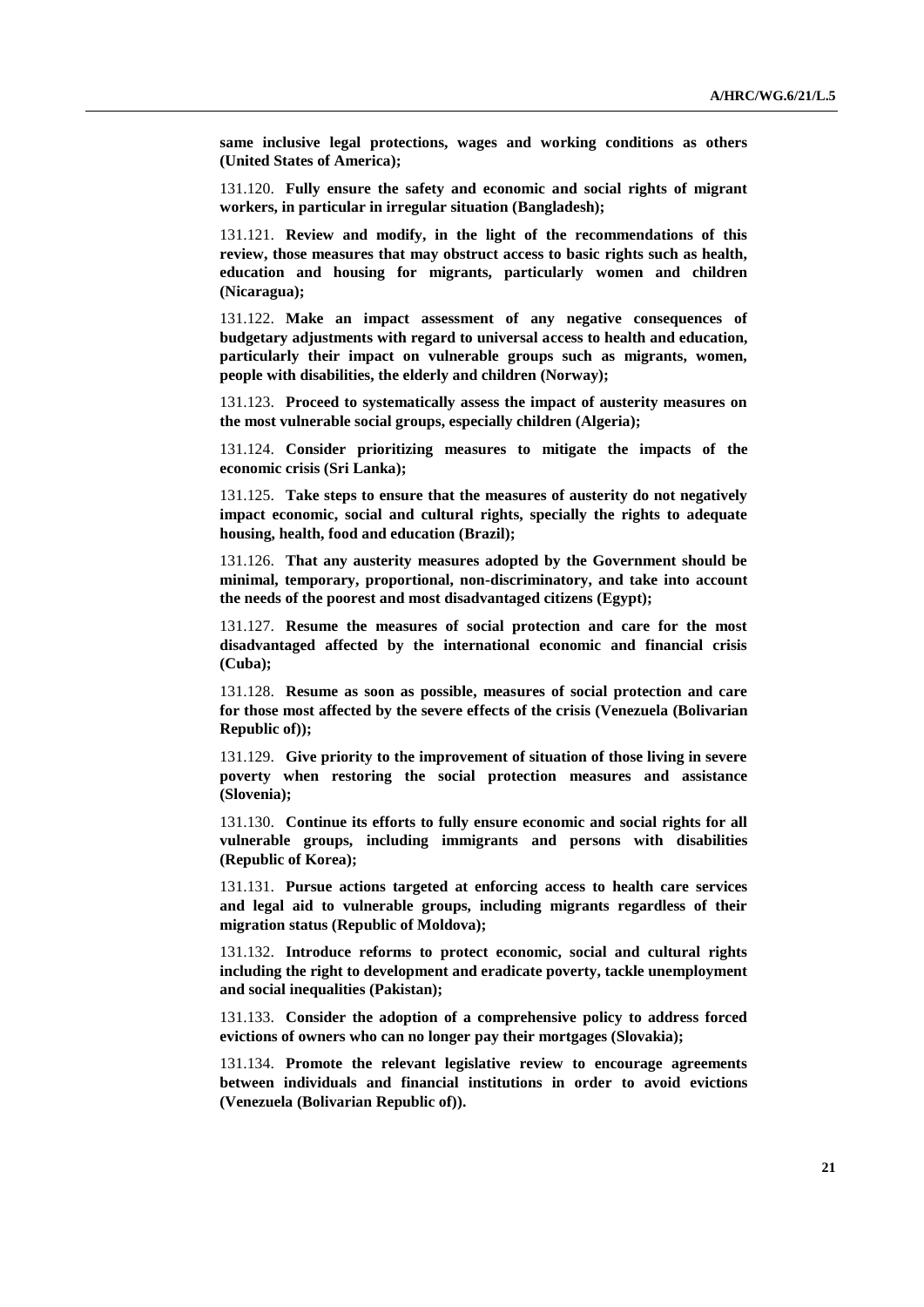131.135. **Consider adopting comprehensive measures that provide adequate guarantees to the protection of the rights of migrant persons, particularly in relation to the right to housing (Ecuador);**

131.136. **Ensure access to healthcare and effective health coverage for all individuals without discrimination (Thailand);** 

131.137. **Provide health care coverage for all persons residing in Spain, regardless of their administrative status (The former Yugoslav Republic of Macedonia);**

131.138. **Ensure access to basic health care and medical assistance to all people living in Spain without discrimination, including migrants with an irregular situation (Uruguay);**

131.139. **Review the health reforms to ensure health-care services for migrants (India);**

131.140. **Facilitate the access of children belonging to the most vulnerable groups to health services and education (Algeria);**

131.141. **Consider incorporating sexual and reproductive health education into the school curriculum (Slovenia);**

131.142. **Continue its efforts to increase the education budget to ensure adequate remuneration of teachers and adopt the necessary measures to guarantee education of quality and under equal conditions regardless of the ethnic origin, gender, and disability of students (Mexico);**

131.143. **Protect the primary school education sector by maintaining adequate and appropriate budgets (Bahrain);** 

131.144. **Continue its efforts to reduce early dropouts from education and training (Myanmar);**

131.145. **Take the necessary measures to reduce the early school leaving rate (Turkey);** 

131.146. **Continue to take action to guarantee equal access to basic quality education for all children in the country, including children of migrants (Philippines);** 

131.147. **Ensure equal education opportunities for migrants' children and Roma in particular (Poland);**

131.148. **Continue efforts with a view to guaranteeing the right for an inclusive education to all children, including children belonging to minorities or immigrant children (Senegal);**

131.149. **Take measures to further improve access to education for children with immigrant backgrounds (Bangladesh);** 

131.150. **Take necessary measures to improve access to education for children belonging to minorities and for children from immigrant families as well as to develop programmes to reduce school drop-out rate (The former Yugoslav Republic of Macedonia);**

131.151. **Develop the necessary initiatives in order to prevent and combat any school segregation of Gypsy students (Venezuela (Bolivarian Republic of));**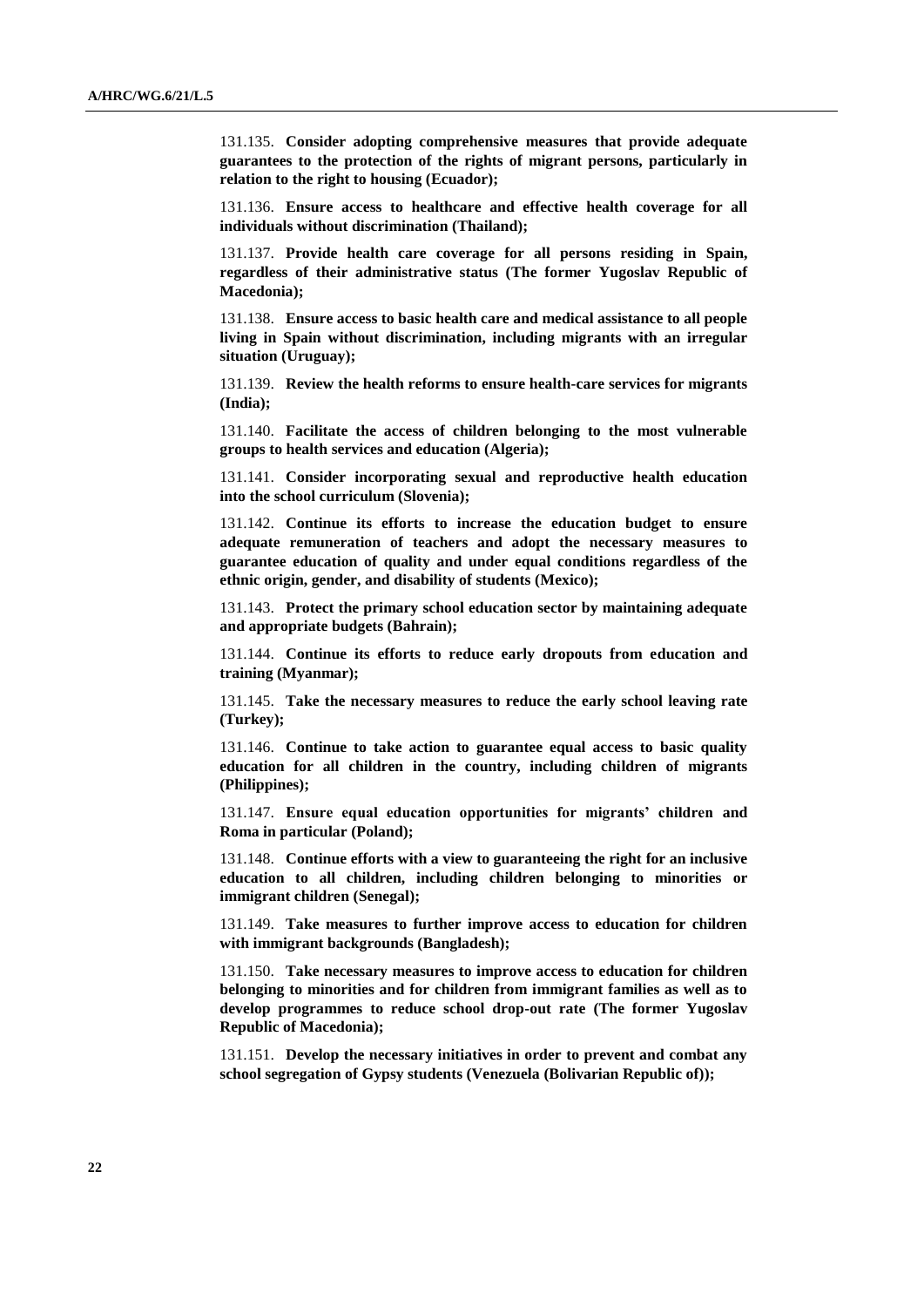131.152. **Ensure that all persons with disabilities enjoy protection against discrimination, and have access to equal opportunities irrespective of their level of disability (Jordan);** 

131.153. **Create wide-range protection against the denial of rights to persons with disabilities to facilities and equal rights (Libya);**

131.154. **Continue measures to ensure the full participation of civil society representing persons with disabilities in the current reform processes of the civil code and the law of civil procedure regarding the matter of legal capacity, in accordance with CRPD (Mexico);**

131.155. **Intensify their efforts to further improve the situation concerning the protection of rights of persons with disabilities (Cyprus);** 

131.156. **Ensure that persons with disability have the right to vote (Ghana);**

131.157. **Take further action as to ensure the full participation of persons with disabilities in the country's political and public life and their access to equal opportunities (Greece);**

131.158. **Continue and strengthen the efforts aimed at the full integration of the Gypsy community and other minorities (Montenegro);**

131.159. **Implement the National Strategy for the Social Inclusion of Roma community in order to achieve the objectives provided for their social community (Albania);** 

131.160. **Make enhanced efforts to combat discrimination against the Roma population to improve their access to education, housing, health and employment (India);**

131.161. **Increase measures to eradicate discrimination against the immigrant population, as well as to improve the situation of Gypsies and integration into Spanish society (Azerbaijan);**

131.162. **Continue to strengthen the cooperation with countries of origin, transit as well as destination in dealing with irregular migration (Thailand);** 

131.163. **Guarantee, explicitly, equal rights before the law for non-citizens (Israel);**

131.164. **Ensure equal treatment before the law for non-citizens (Honduras);**

131.165. **Observe the right of individuals to consular access (India);**

131.166. **Adopt effective measures to stabilize the situation in the area of rights of migrants, including the end of the practice of unauthorised forced repatriation of migrants (Russian Federation);**

131.167. **Strengthen measures to ensure the full enjoyment of the rights of migrants, and the investigation and punishment of statements that incite to hate and other acts of discrimination against them, particularly those coming from officials of police, judicial and penitentiary organs as well as from immigration services (Argentina);**

131.168. **Continue its efforts to ensure that treatment of migrants and asylumseekers is in accordance with relevant international standards (Japan);**

131.169. **Continue with its efforts to safeguard the rights of migrants, and provide adequate funding for migrant's integration policies (Jordan);**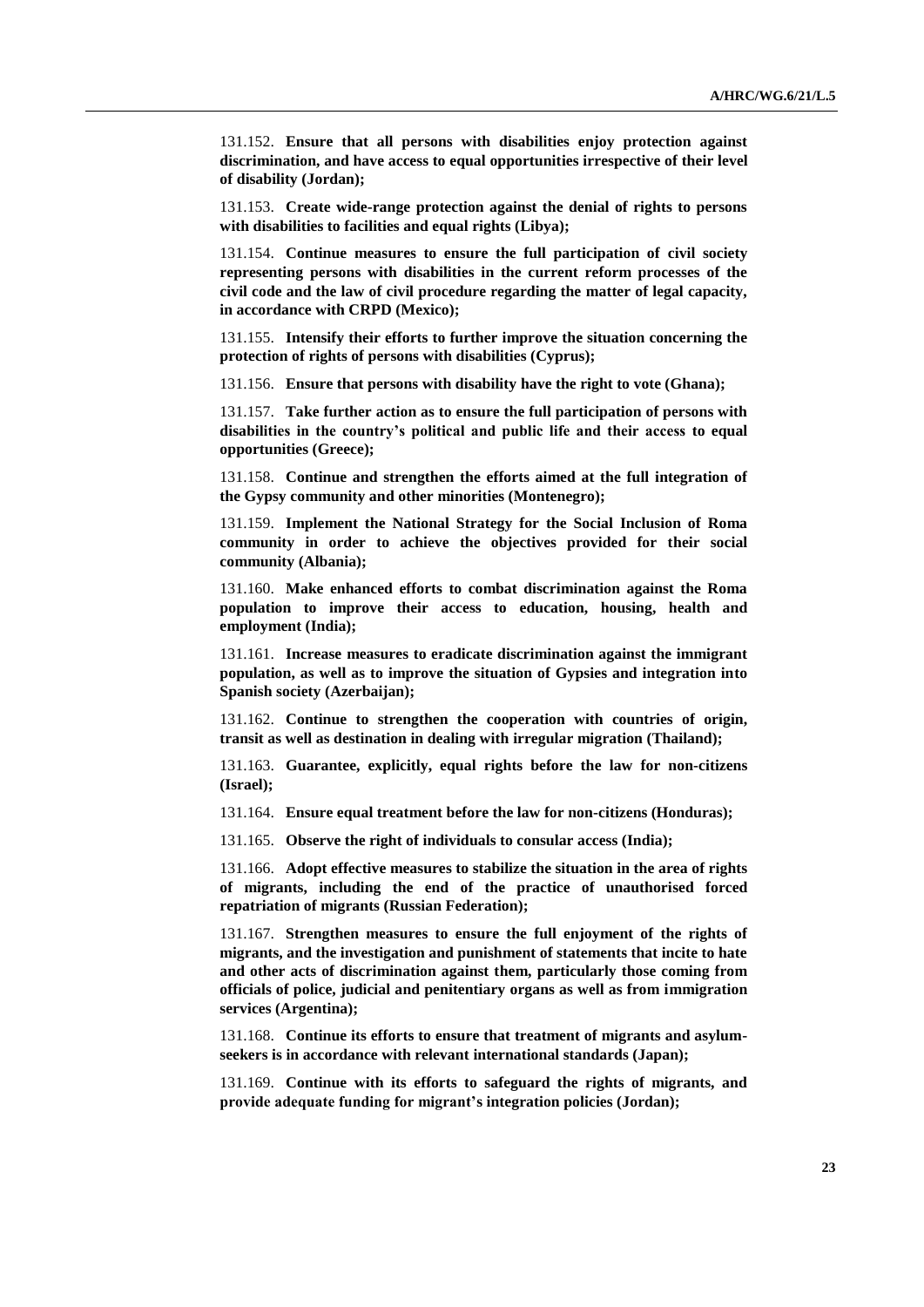131.170. **Take further measures to enhance the rights of regular and irregular migrants alike (Turkey);**

131.171. **Carry-out measures so that, especially when treating with migrants and other vulnerable persons, all actions that are taken are respectful of the guarantees and protections established under international human rights instruments (Costa Rica);**

131.172. **Adopt more appropriate measures to improve the integration of migrants in society and eradicate poverty among vulnerable groups, especially children (Angola);**

131.173. **Ensure respect for procedural guarantees, including access to a lawyer and an interpreter, for migrants that are detected entering irregularly the autonomous cities (Israel);**

131.174. **Ensure that all migrants in detention have access to basic services and adequate living conditions (Canada);**

131.175. **Further strengthen the protection of the rights and dignity of foreigners when subjected to identity controls or expulsion procedures (Tunisia);**

131.176. **Ensure prompt investigation of allegations of mistreatment by security forces of migrants at the border to ensure that they are treated in accordance with international human rights obligations (Canada);**

131.177. **Ensure access to effective asylum procedures in line with international law and that migration policies respect the principle of** *nonrefoulement* **and EU legislation (Norway);** 

131.178. **Ensure access to effective asylum procedures in line with international law and ensure that migration policies fully respect the principle of** *non-refoulement* **and are in line with EU-legislation (Sweden);**

131.179. **Fully respect the principle of** *non-refoulement* **and ensure effective access to asylum procedures for those fleeing human rights violations (Uruguay);**

131.180. **Review the current deportation practices for migrants in Ceuta and Melilla as well as the proposed amendment of Spain's national security law to ensure the right of an individual to seek asylum (Austria);**

131.181. **Ensure that the Spanish legal framework concerning migrants, refugees and asylum seekers, with particular attention to the autonomous cities of Ceuta and Melilla, complies with its international human rights obligations, including with regard to procedural safeguards (Canada);**

131.182. **Ensure that the immigration law and its proposed amendments are in compliance with the principle of** *non-refoulement* **and the prohibition of inhuman or degrading treatment, most importantly the provisions allowing for summary return of migrants and refugees without due process (Czech Republic);** 

131.183. **Take appropriate measures to ensure that the framework protocol for the protection of migrant children is consistent with international standards and that it is effectively implemented and monitored (Philippines);** 

131.184. **Adopt legislative measures strengthening the protection of unaccompanied foreign minors (Iran (Islamic Republic of));**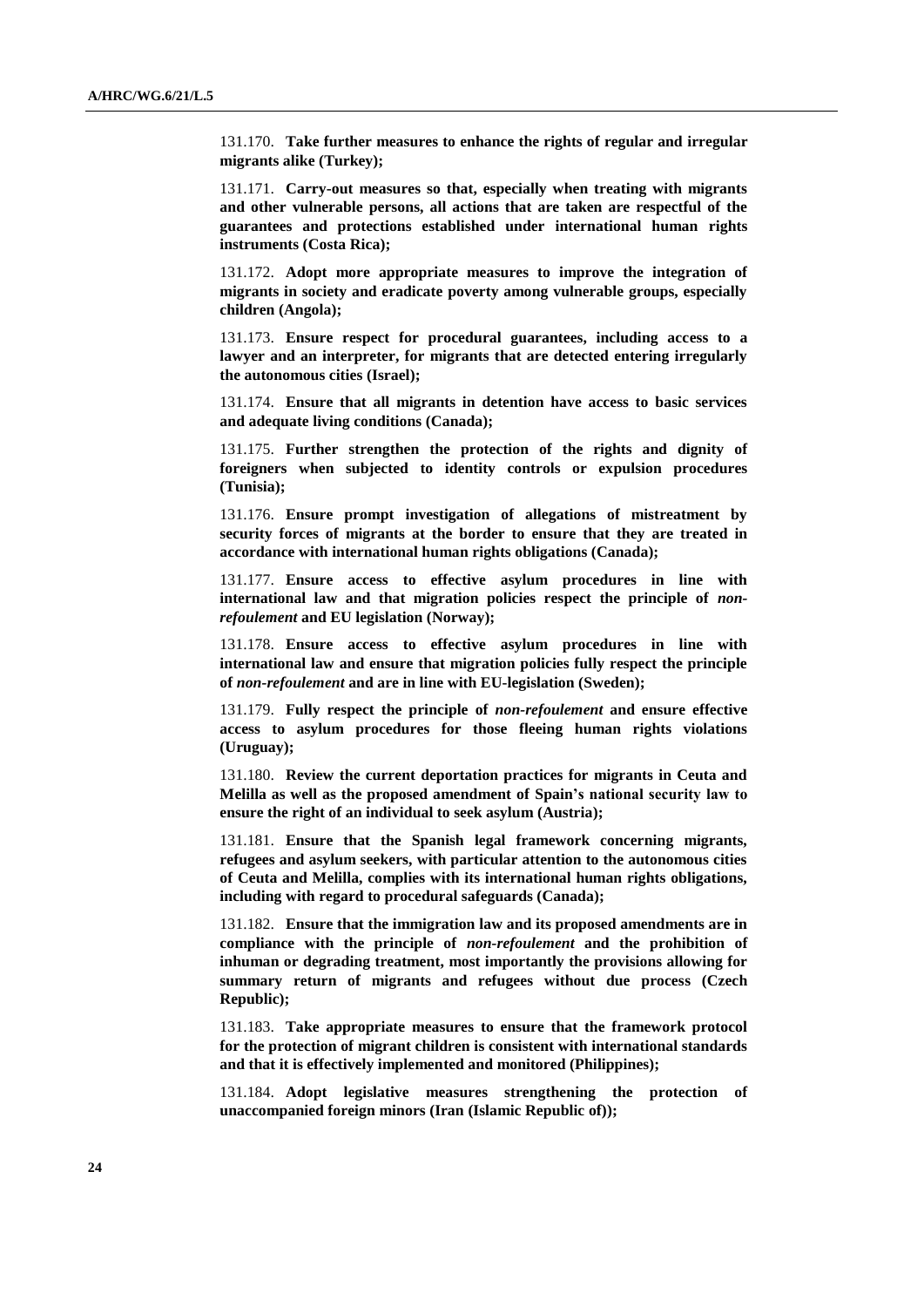131.185. **Take legislative and administrative measures to better protect unaccompanied migrant children (Togo);**

131.186. **Adopt legislative measures in order to strengthen the protection of unaccompanied foreign minors (The former Yugoslav Republic of Macedonia);**

131.187. **Take the appropriate measures so that international standards and the principle of the best interests of the child are observed in cases of repatriation of unaccompanied children, and adopt legislative measures to prevent that they become victims of trafficking (Honduras);**

131.188. **Finalise a National Action Plan on business and human rights in order to implement the UN Guiding Principles on Business and Human Rights (United Kingdom of Great Britain and Northern Ireland);**

131.189. **Contribute, with Spanish civil society stakeholders, to carry out initiatives on the elaboration of an international legally binding instrument on transnational corporations and human rights in the framework of the Human Rights Council, considering that the issue of corporations is one of the six Spanish foreign policy priorities in the area of human rights (Ecuador).**

132. **All conclusions and/or recommendations contained in the present report reflect the position of the submitting State(s) and/or the State under review. They should not be construed as endorsed by the Working Group as a whole.**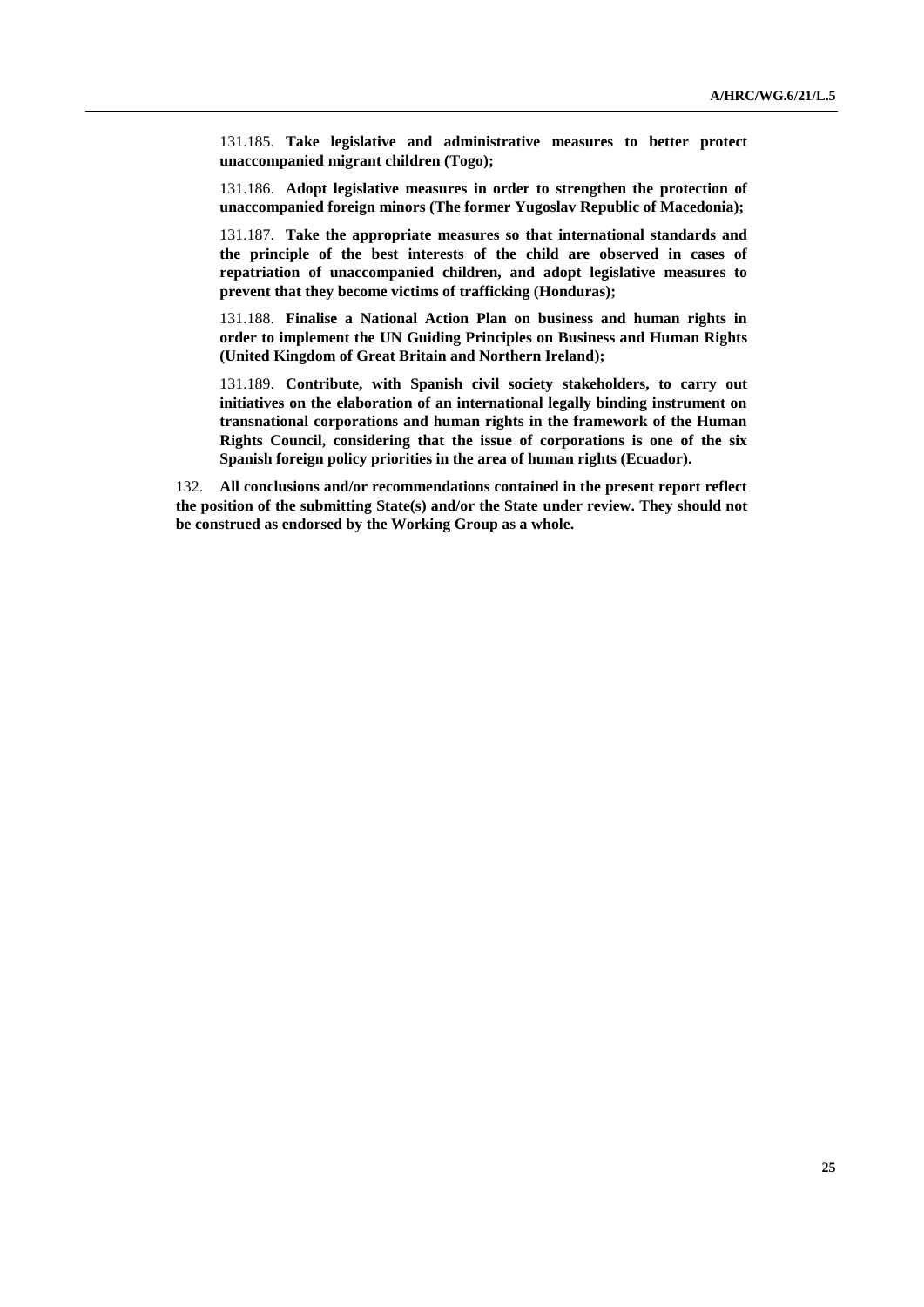## **Annex**

### **Composition of the delegation**

The delegation of Spain was headed by Mr. Ignacio Ybáñez, Secretary of State for Foreign Affairs and composed of the following members:

- Mrs. Ana María Menéndez, Ambassador, Permanent Representative, Permanent Mission of Spain to the Office of the United Nations and International Organizations in Geneva;
- Mr. Javier Sanabria, Director General for the United Nations and Human Rights, Ministry of Foreign Affairs and Cooperation;
- Ms. Cristina Fraile, Director of the Office of Human Rights, Ministry of Foreign Affairs and Cooperation;
- Mr. Jorge Vazquez, Technical Advisor of the Cabinet of the Secretary of State for Foreign Affairs, Ministry of Foreign Affairs and Cooperation;
- Mr. Javier Gómez de Agüero, Advisor of the Secretariat of State for Justice, Ministry of Justice;
- Ms. Eugenia Hernández, Advisor to the Directorate General for International Legal Cooperation and Relations with the Confessions, Ministry of Justice;
- Ms. Almudena Darias de las Heras, Assistant Deputy Director General for Justice Affairs in the EU and International Organisations, Ministry of Justice;
- Ms. Laura Fernández Castro, Advisor of the Cabinet of the Under- Secretary for Economy and Competitiveness, Ministry of Economy and Competitiveness;
- Mr. Pascual Tomás, Counsellor for Financial Affairs, before the Office of the United Nations and International Organizations in Geneva, Ministry of Finance and Public Administration;
- Mr. Joaquín Támara, Deputy Director General, Office for Asylum, Ministry of the Interior;
- Mr. Juan Carretero, Advisor to the Cabinet of the Secretary of State for Security, Ministry of Interior;
- Mr. Francisco González Pacheco, Assistant Deputy Director General for International Relations, Immigration and Aliens, Ministry of Interior;
- Ms. Teresa Udaondo, Technical Advisor for Multilateral Organizations, Ministry of Education, Culture and Sports;
- Ms. Valle Ares, Advisor of the Cabinet of the Secretary of State for Parliamentary Relations, Ministry of the Presidency;
- Mr. Rubén Moreno, Secretary General for Health and Consumption, Ministry of Health, Social Services and Equality;
- Mr. Ignacio Sola, Deputy Director General for Equal Treatment and Non-Discrimination, Ministry of Health, Social Services and Equality;
- Mr. Luis Angel Redondo, Counsellor, Permanent Mission of Spain to the Office of the United Nations and International Organizations in Geneva;